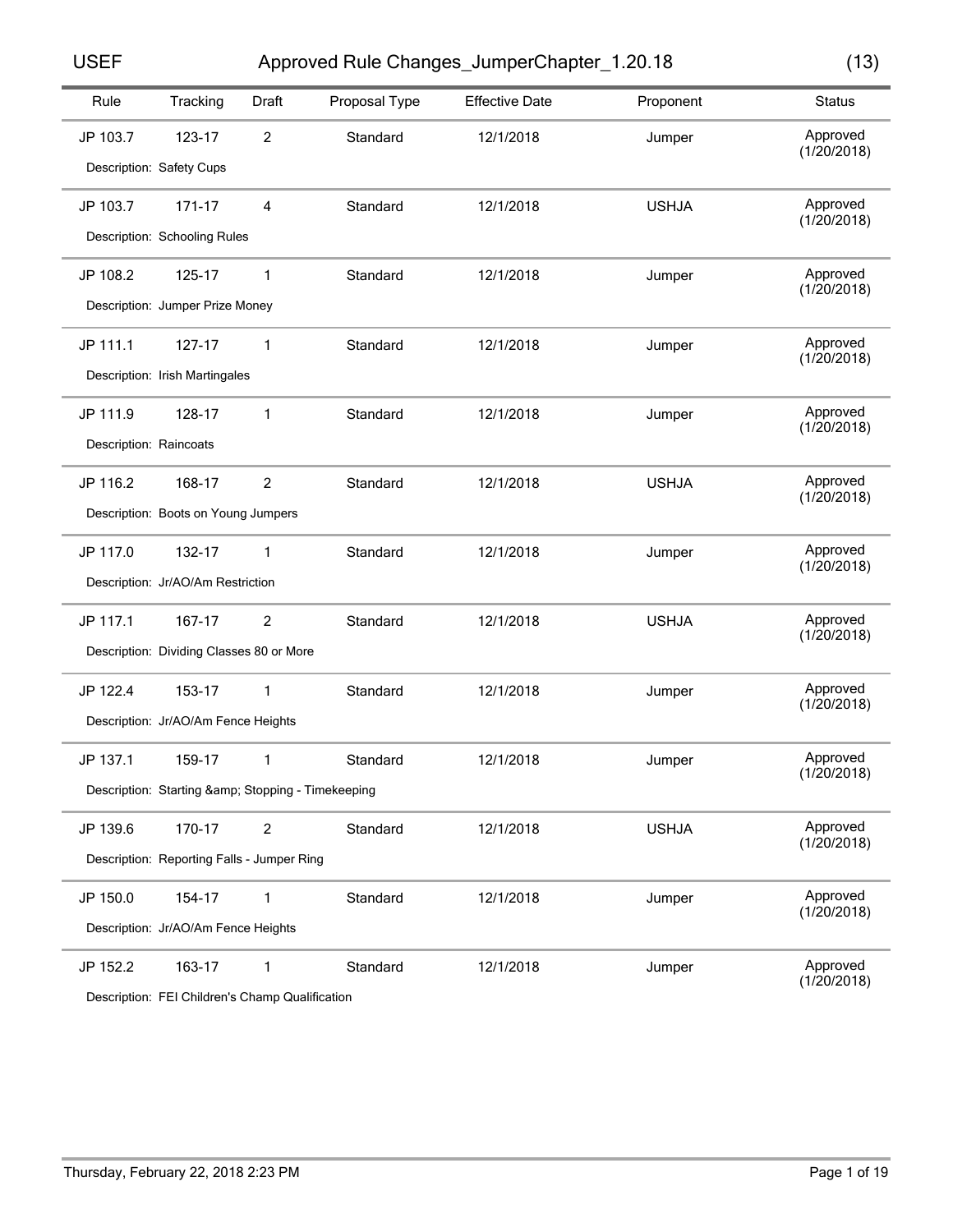|                                                                                                                                                                                                                                                                                                                                                                                                                                     | JP103.7                  | <b>Tracking #123-17</b>                                             | Draft #2                | Approved              |                                                                                                                                                         |  |
|-------------------------------------------------------------------------------------------------------------------------------------------------------------------------------------------------------------------------------------------------------------------------------------------------------------------------------------------------------------------------------------------------------------------------------------|--------------------------|---------------------------------------------------------------------|-------------------------|-----------------------|---------------------------------------------------------------------------------------------------------------------------------------------------------|--|
| <b>Rule Change Type</b>                                                                                                                                                                                                                                                                                                                                                                                                             |                          | <b>Effective Date</b>                                               |                         | <b>Draft Received</b> | <b>Board Action</b>                                                                                                                                     |  |
| Standard                                                                                                                                                                                                                                                                                                                                                                                                                            |                          | 12/1/2018                                                           |                         | 12/18/2017            | Approved 1/20/2018                                                                                                                                      |  |
|                                                                                                                                                                                                                                                                                                                                                                                                                                     |                          |                                                                     |                         |                       |                                                                                                                                                         |  |
|                                                                                                                                                                                                                                                                                                                                                                                                                                     |                          |                                                                     |                         |                       |                                                                                                                                                         |  |
|                                                                                                                                                                                                                                                                                                                                                                                                                                     |                          | <b>Proposed Change</b>                                              |                         |                       |                                                                                                                                                         |  |
| JP103 Schooling [CHAPTER SUBCHAPTER JP-1 GENERAL]                                                                                                                                                                                                                                                                                                                                                                                   |                          |                                                                     |                         |                       |                                                                                                                                                         |  |
|                                                                                                                                                                                                                                                                                                                                                                                                                                     |                          |                                                                     |                         |                       |                                                                                                                                                         |  |
| 7. Schooling areas for jumpers must contain sufficient equipment to construct at least one vertical and one spread fence. Standards, jump cupsand safety<br>offering more than \$2,500 should use equipment with the same height increments and cup system used in the competition ring.<br>The use of FEI Approved Safety Cups to support the back rails of all spread obstacles and all warm-up and schooling areas is mandatory. |                          |                                                                     |                         |                       | cups must also be made available. Breakable pins such as wooden dowels are permitted when no safety cups are available. Schooling areas at competitions |  |
| JP 123 Jump Equipment [JP-5 COURSE REQUIREMENTS]                                                                                                                                                                                                                                                                                                                                                                                    |                          |                                                                     |                         |                       |                                                                                                                                                         |  |
| 2. Jump Cups.<br>a. Any licensed competition must use FEI-approved Safety Release Cups for the back pole of all spreads in every jumper class.                                                                                                                                                                                                                                                                                      |                          |                                                                     |                         |                       |                                                                                                                                                         |  |
| b. Standards, jump cups and safety cups must be available for use in all schooling/warm-up rings. If used in the competition ring, pins must be made of rigid<br>or unbreakable material. The use of FEI Approved Safety Cups to support the back rails of all spread obstacles and all warm-up and schooling                                                                                                                       |                          |                                                                     |                         |                       |                                                                                                                                                         |  |
| areas is mandatory.<br>c. Breakable pins such as wooden dowels are permitted in the schooling/warm-up ring when no safety cups are available.                                                                                                                                                                                                                                                                                       |                          |                                                                     |                         |                       |                                                                                                                                                         |  |
| $d$ . C. Breakable pins are prohibited in the competition ring.<br>e. d. For information on sources for obtaining FEI approved cups, contact the Jumper Department at the Federation.                                                                                                                                                                                                                                               |                          |                                                                     |                         |                       |                                                                                                                                                         |  |
|                                                                                                                                                                                                                                                                                                                                                                                                                                     |                          |                                                                     |                         |                       |                                                                                                                                                         |  |
|                                                                                                                                                                                                                                                                                                                                                                                                                                     | <b>Proponent Details</b> |                                                                     |                         |                       | <b>Contact Information</b>                                                                                                                              |  |
|                                                                                                                                                                                                                                                                                                                                                                                                                                     | Jumper                   |                                                                     |                         |                       | Jennifer Haydon                                                                                                                                         |  |
|                                                                                                                                                                                                                                                                                                                                                                                                                                     |                          |                                                                     |                         | jhaydon@usef.org      |                                                                                                                                                         |  |
|                                                                                                                                                                                                                                                                                                                                                                                                                                     |                          | <b>Rule Change Intent</b>                                           |                         |                       |                                                                                                                                                         |  |
| Draft 2: Wooden dowels present a serious safety concern.                                                                                                                                                                                                                                                                                                                                                                            |                          |                                                                     |                         |                       |                                                                                                                                                         |  |
| To ensure the safety of horses the use of approved safety cups should be mandatory.                                                                                                                                                                                                                                                                                                                                                 |                          |                                                                     |                         |                       |                                                                                                                                                         |  |
|                                                                                                                                                                                                                                                                                                                                                                                                                                     |                          |                                                                     |                         |                       |                                                                                                                                                         |  |
|                                                                                                                                                                                                                                                                                                                                                                                                                                     | Linked Rules             |                                                                     |                         |                       | Comments                                                                                                                                                |  |
|                                                                                                                                                                                                                                                                                                                                                                                                                                     |                          |                                                                     | <b>Web: Safety Cups</b> |                       |                                                                                                                                                         |  |
|                                                                                                                                                                                                                                                                                                                                                                                                                                     |                          | <b>Committee Actions</b>                                            |                         |                       |                                                                                                                                                         |  |
| Draft 1: Recommends Approval 11/27/2017                                                                                                                                                                                                                                                                                                                                                                                             |                          | <b>Licensed Officials</b><br><b>Draft 1: No Comments</b>            |                         |                       |                                                                                                                                                         |  |
| Draft 2: Recommends Approval 12/20/2017                                                                                                                                                                                                                                                                                                                                                                                             |                          | <b>Draft 2: No Comments</b>                                         |                         |                       |                                                                                                                                                         |  |
| Draft 1: Recommends Approval 12/04/2017                                                                                                                                                                                                                                                                                                                                                                                             |                          | <b>Competition Management</b><br><b>Draft 1: No Comments</b>        |                         |                       |                                                                                                                                                         |  |
| <b>Draft 2: No Action</b>                                                                                                                                                                                                                                                                                                                                                                                                           |                          | <b>Draft 2: No Comments</b><br><b>USHJA</b>                         |                         |                       |                                                                                                                                                         |  |
| <b>Draft 1: Referred 12/14/2017</b>                                                                                                                                                                                                                                                                                                                                                                                                 |                          | Draft 1: Referred to January USHJA Board Meeting                    |                         |                       |                                                                                                                                                         |  |
| Draft 2: Recommends Approval 01/02/2018                                                                                                                                                                                                                                                                                                                                                                                             |                          | <b>Draft 2: No Comments</b><br>Steward-Technical Delegate Committee |                         |                       |                                                                                                                                                         |  |
| Draft 1: Recommends Approval 11/29/2017                                                                                                                                                                                                                                                                                                                                                                                             |                          | <b>Draft 1: No Comments</b><br><b>Draft 2: No Comments</b>          |                         |                       |                                                                                                                                                         |  |
| Draft 2: Recommends Approval 12/20/2017                                                                                                                                                                                                                                                                                                                                                                                             |                          | Council - Admin & Finance                                           |                         |                       |                                                                                                                                                         |  |
| Draft 1: No Action<br>Draft 2: Recommends Approval 01/08/2018                                                                                                                                                                                                                                                                                                                                                                       |                          | <b>Draft 1: No Comments</b><br><b>Draft 2: No Comments</b>          |                         |                       |                                                                                                                                                         |  |
|                                                                                                                                                                                                                                                                                                                                                                                                                                     |                          | Council - Intl Discipline                                           |                         |                       |                                                                                                                                                         |  |
| <b>Draft 1: No Action</b><br>Draft 2: Recommends Approval 12/21/2017                                                                                                                                                                                                                                                                                                                                                                |                          | <b>Draft 1: No Comments</b><br><b>Draft 2: No Comments</b>          |                         |                       |                                                                                                                                                         |  |
|                                                                                                                                                                                                                                                                                                                                                                                                                                     |                          |                                                                     |                         |                       |                                                                                                                                                         |  |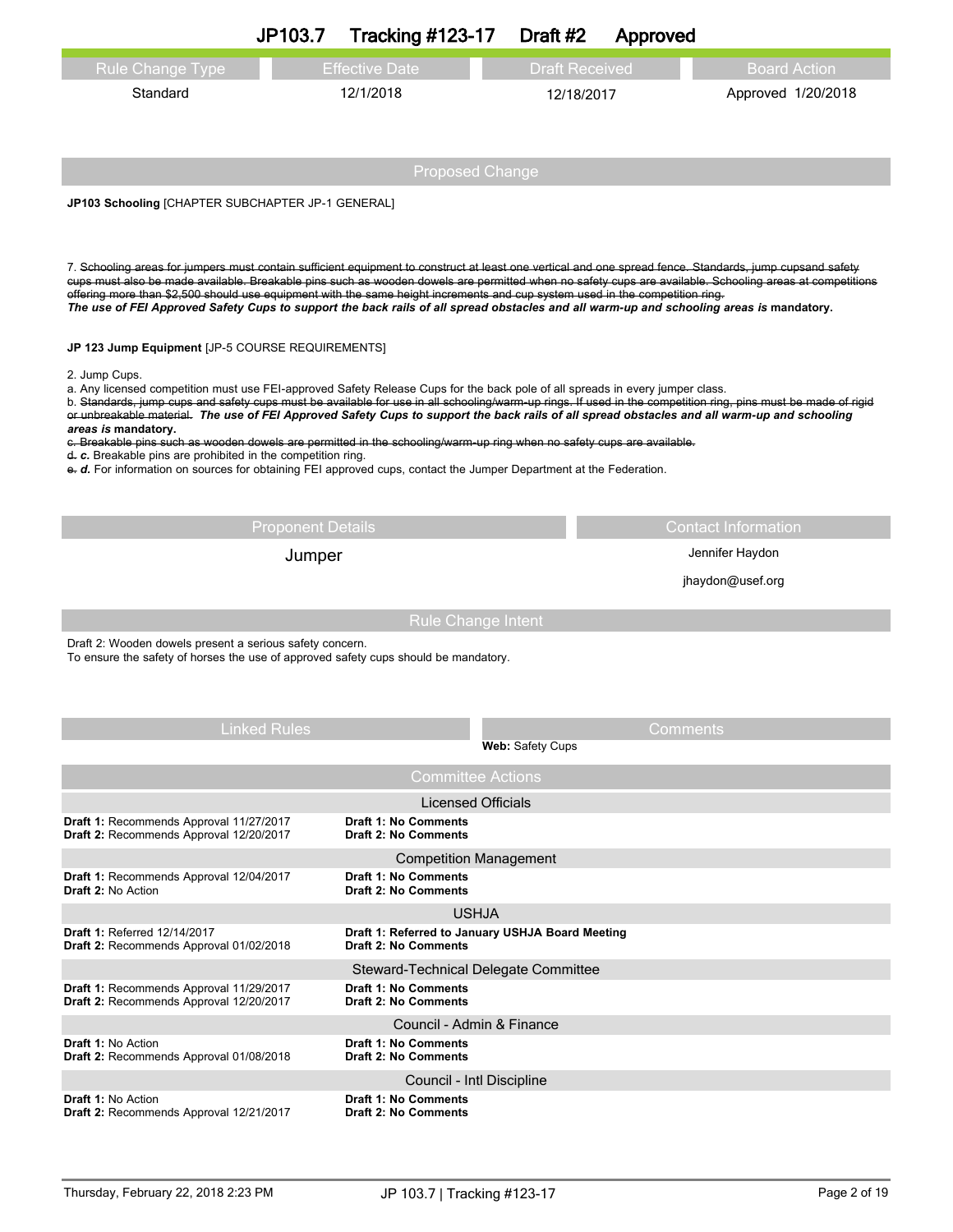|                                                                                                                                                                                                                                                                                                                                                                                                                                                                                                                                                                                                | JP103.7               | <b>Tracking #171-17</b> | Draft #4              | Approved |                    |                     |
|------------------------------------------------------------------------------------------------------------------------------------------------------------------------------------------------------------------------------------------------------------------------------------------------------------------------------------------------------------------------------------------------------------------------------------------------------------------------------------------------------------------------------------------------------------------------------------------------|-----------------------|-------------------------|-----------------------|----------|--------------------|---------------------|
| <b>Rule Change Type</b>                                                                                                                                                                                                                                                                                                                                                                                                                                                                                                                                                                        | <b>Effective Date</b> |                         | <b>Draft Received</b> |          |                    | <b>Board Action</b> |
| Standard                                                                                                                                                                                                                                                                                                                                                                                                                                                                                                                                                                                       | 12/1/2018             |                         | 1/20/2018             |          | Approved 1/20/2018 |                     |
|                                                                                                                                                                                                                                                                                                                                                                                                                                                                                                                                                                                                |                       |                         |                       |          |                    |                     |
|                                                                                                                                                                                                                                                                                                                                                                                                                                                                                                                                                                                                |                       | <b>Proposed Change</b>  |                       |          |                    |                     |
| JP103.7 Schooling [CHAPTER JP-1 General]                                                                                                                                                                                                                                                                                                                                                                                                                                                                                                                                                       |                       |                         |                       |          |                    |                     |
|                                                                                                                                                                                                                                                                                                                                                                                                                                                                                                                                                                                                |                       |                         |                       |          |                    |                     |
| [linked to USHJA RCPs to GR837.1, GR844, EQ108.15, and HU157 & Appendix]                                                                                                                                                                                                                                                                                                                                                                                                                                                                                                                       |                       |                         |                       |          |                    |                     |
| JP103 SCHOOLING                                                                                                                                                                                                                                                                                                                                                                                                                                                                                                                                                                                |                       |                         |                       |          |                    |                     |
| []                                                                                                                                                                                                                                                                                                                                                                                                                                                                                                                                                                                             |                       |                         |                       |          |                    |                     |
| 6. Schooling over obstacles in any competition area is permitted only at the time designated by the Show Committee. All other schooling over obstacles is<br>permitted only within clearly identified areas and only at times designated by the Show Committee. Schooling over obstacles in any other area of the<br>competition ground or at any other time is prohibited.                                                                                                                                                                                                                    |                       |                         |                       |          |                    |                     |
| 7. The use of FEI-approved Safety Cups to support the back rails of all spread obstacles in all warm-up and schooling areas is<br>mandatory. Schooling areas for jumpers must contain sufficient equipment to construct at least one vertical and one spread fence. Standards, jump cups and<br>safety cups must also be made available. Breakable pins such as wooden dowels are permitted when no safety cups are available. Schooling areas at<br>competitions offering more than \$2,500 should use equipment with the same height increments and cup system used in the competition ring. |                       |                         |                       |          |                    |                     |
| []                                                                                                                                                                                                                                                                                                                                                                                                                                                                                                                                                                                             |                       |                         |                       |          |                    |                     |
| JP123 JUMP EQUIPMENT                                                                                                                                                                                                                                                                                                                                                                                                                                                                                                                                                                           |                       |                         |                       |          |                    |                     |
| $[]$                                                                                                                                                                                                                                                                                                                                                                                                                                                                                                                                                                                           |                       |                         |                       |          |                    |                     |
| 2. Jump Cups.                                                                                                                                                                                                                                                                                                                                                                                                                                                                                                                                                                                  |                       |                         |                       |          |                    |                     |
| a. Any licensed competition must use FEI-approved Safety Release Cups for the back pole of all spreads in every jumper class.                                                                                                                                                                                                                                                                                                                                                                                                                                                                  |                       |                         |                       |          |                    |                     |
| b. The use of FEI-approved Safety Cups to support the back rails of all spread obstacles in all warm-up and schooling areas is mandatory.<br>Standards, jump cups and safety cups must be available for use in all schooling/warm-up rings. If used in the competition ring, pins must be made of rigid or<br>unbreakable material.                                                                                                                                                                                                                                                            |                       |                         |                       |          |                    |                     |
| c. Breakable pins such as wooden dowels are permitted in the schooling/warm-up ring when no safety cups are available.                                                                                                                                                                                                                                                                                                                                                                                                                                                                         |                       |                         |                       |          |                    |                     |
| d. c. Breakable pins are prohibited in the competition ring.                                                                                                                                                                                                                                                                                                                                                                                                                                                                                                                                   |                       |                         |                       |          |                    |                     |
| e. d. For information on sources for obtaining FEI approved cups, contact the Jumper Department at the Federation.                                                                                                                                                                                                                                                                                                                                                                                                                                                                             |                       |                         |                       |          |                    |                     |
| []                                                                                                                                                                                                                                                                                                                                                                                                                                                                                                                                                                                             |                       |                         |                       |          |                    |                     |
|                                                                                                                                                                                                                                                                                                                                                                                                                                                                                                                                                                                                |                       |                         |                       |          |                    |                     |
| <b>APPENDIX A</b>                                                                                                                                                                                                                                                                                                                                                                                                                                                                                                                                                                              |                       |                         |                       |          |                    |                     |
| USEF JUMPER SCHOOLING RULES                                                                                                                                                                                                                                                                                                                                                                                                                                                                                                                                                                    |                       |                         |                       |          |                    |                     |
| 1. It is important to remember that all exercise areas are different in size, type of footing, and jump material provided. It is also important to take<br>into account the size of the horse and the length of his stride when determining the distance of placement rails. Furthermore, the ability of the<br>horse and rider must always be taken into consideration when deciding what is permitted and not permitted during preparation.                                                                                                                                                  |                       |                         |                       |          |                    |                     |
|                                                                                                                                                                                                                                                                                                                                                                                                                                                                                                                                                                                                |                       |                         |                       |          |                    |                     |

2. In the schooling/exercise areas during the preparation for a competition, a minimum of one vertical and one oxer must be provided. The ground must be in good condition. Management must provide sufficient obstacle material. The jumping area should be large enough to provide sufficient *room for the training.*

3. The use of FEI-approved Safety Cups to support the back rails of all spread obstacles in all warm-up/schooling areas is mandatory.

4. Obstacles may be flagged, in which case they must be jumped in the proper direction. The Steward and/or Schooling Supervisor should decide *if the flags may be interchanged.*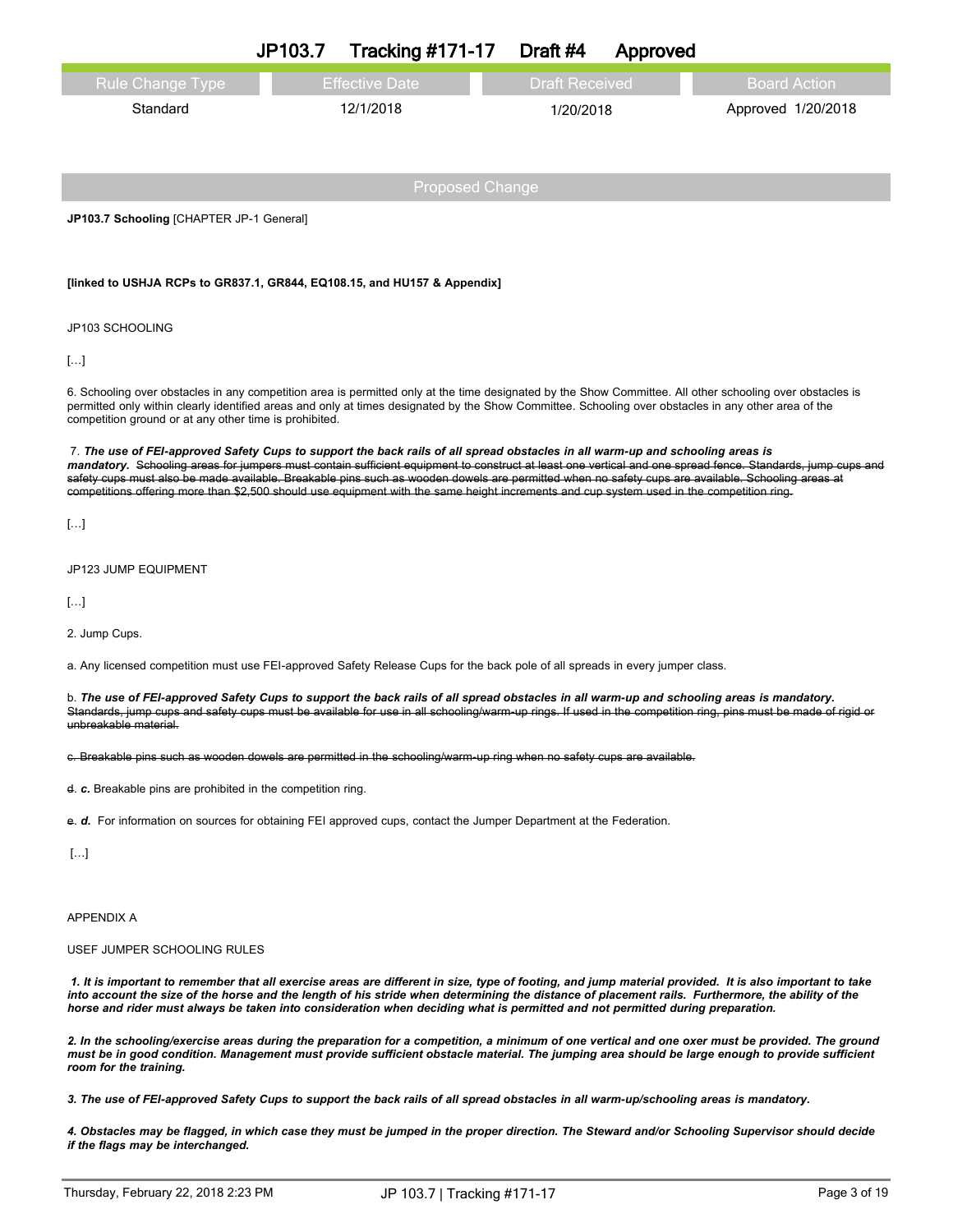5. When schooling for a Five, Six, or Seven Year Old class in progress, jumps in the schooling area may not exceed the height or width by more *than 10cm of the jumps in the class.*

*6. No one may hold a rail or touch a standard while it is being jumped.*

7. All rails must be either in cups or totally on the ground (exception: one end of a cross rail may rest on the ground). Rails must be able to fall *easily when hit.*

8. If a rail is placed on the edge of a cup, it must be placed on the far side of the cup, and is only allowed at an oxer if it does not cause the front *rail to be higher than the back rail (i.e. offset).*

*9. Walk rails are not permitted. Horses are not permitted to walk over cross or slant rails.*

*10. Jumps in the schooling area may not exceed 1.60m (5'3") in height, 1.80m (5'11") in width.*

11. Any jump 1.30 m (4'3") or higher must have a minimum of 2 rails, in cups, on the take off side of the jump, regardless of whether a ground line *is used. The lower rail must always be below 1.30 m (4'3").*

12. There may never be more than two (2) rails on the back of an oxer, with the lower rail equal in height to the lowest rail on the front of the oxer. If the oxer is flagged so that it may only be jumped in one direction, there may only be one (1) rail on the back.

13. Ground lines are not mandatory, however if they are used, they must be placed either directly below the front of the jump or up to 1m (3'3") out. If a ground line is used on the landing side of a jump, there must be one on the take off side, and it may not be any further out than the one on the take off side. If a jump is flagged so it may only be jumped in one direction, a ground line may never be placed past the vertical plane on the *take off side.*

14. If a trot/canter/placement rail is used it may only be used, at a vertical which may not exceed 1.30m (4'3") in height. If a rail is used on the take off side of a jump, it may be no closer than 2.50m (8'2"). If a rail is used on the landing side of a jump, it may be no closer than 3 m (9'10"). Any rail placed 6m (19'8") or further from the take off or landing side of a jump is not to be considered a placement rail and is allowed.

15. If guide rails are used on the landing side of a jump, the closest part of the rail must be a minimum of 3 m (9'10") from the jump.

*16. A cross rail may be made either:*

a. by itself, in which case the height at which the cups set may not exceed 1.30m (4'3") in height, or

b. below a rail at a vertical or the front rail of an oxer, in either case the cups set not to exceed 1.30m (4'3") in height.

*17. Swedish Oxers are not permitted for Jumpers.*

18. If a liverpool is supplied and used at a vertical or oxer, the front of the liverpool may not be behind the front plane of the jump. Also, the back of the liverpool may not be placed beyond the front plane of the jump. If used at an oxer, the front of the liverpool may not be more than 1 m (3'3") *in front of the jump. The total depth (front to back) may never exceed 1.80m (5' 11").*

19. If space and available fence material allows and safety conditions permit, combinations may be built using correct distances. Bounce jumps may only be used with verticals and may consist of a maximum of three (3) obstacles not exceeding 1 m (3'3") in height.

20. For scheduled Five, Six, and/or Seven Year Old classes, any schooling jump 1m (3'3") or over must have a minimum of two rails, in cups, on the take-off side of the jump, regardless of whether a ground line is used. The lower rail must always be below 1 m (3'3").

21. If an item (blanket, cooler, etc.) is laid over the rail of an oxer, it must only be laid over the front rail. If there is more than one rail on the front of *the oxer, the item may be laid over any of those rails.*

*22. The use of materials, which prove hazardous is forbidden.*

*23. Manual poling and the use of offsets are not permitted.*

*24. Riders are fully responsible for any jump taken by their horse.*

*25. Any action deemed not in the best interest of the horse will not be allowed.*

26. The total maximum weight of equipment allowed to be added to a horse's leg, front or hind (single or multiple boots, fetlock rings, etc), is 500 grams (17.637 ounces), shoe excluded. For Young Jumpers, 350 grams (12.345 ounces), shoe excluded. Failure to comply with this paragraph will *incur disqualification.*

1. It is important to remember that all exercise areas are different in size, type of footing, and jump material provided. Furthermore, the ability of the horse and rider must always be taken into consideration as well when deciding what is permitted and not permitted during preparation.

2. In the schooling/exercise areas during the preparation before competition, a minimum of one vertical and one oxer must be provided. The ground must be in good condition. Management must provide sufficient obstacle material. The jumping area should be large enough to provide sufficient room for the training.

3. Obstacles may be flagged, in which case they must be jumped in the proper direction. The Steward, and/or Schooling Supervisor should decide if the flags may be interchanged.

4. When schooling for a Five, Six, or Seven Year Old class in progress, jumps in the schooling area may not exceed the height or width by more than 10cm of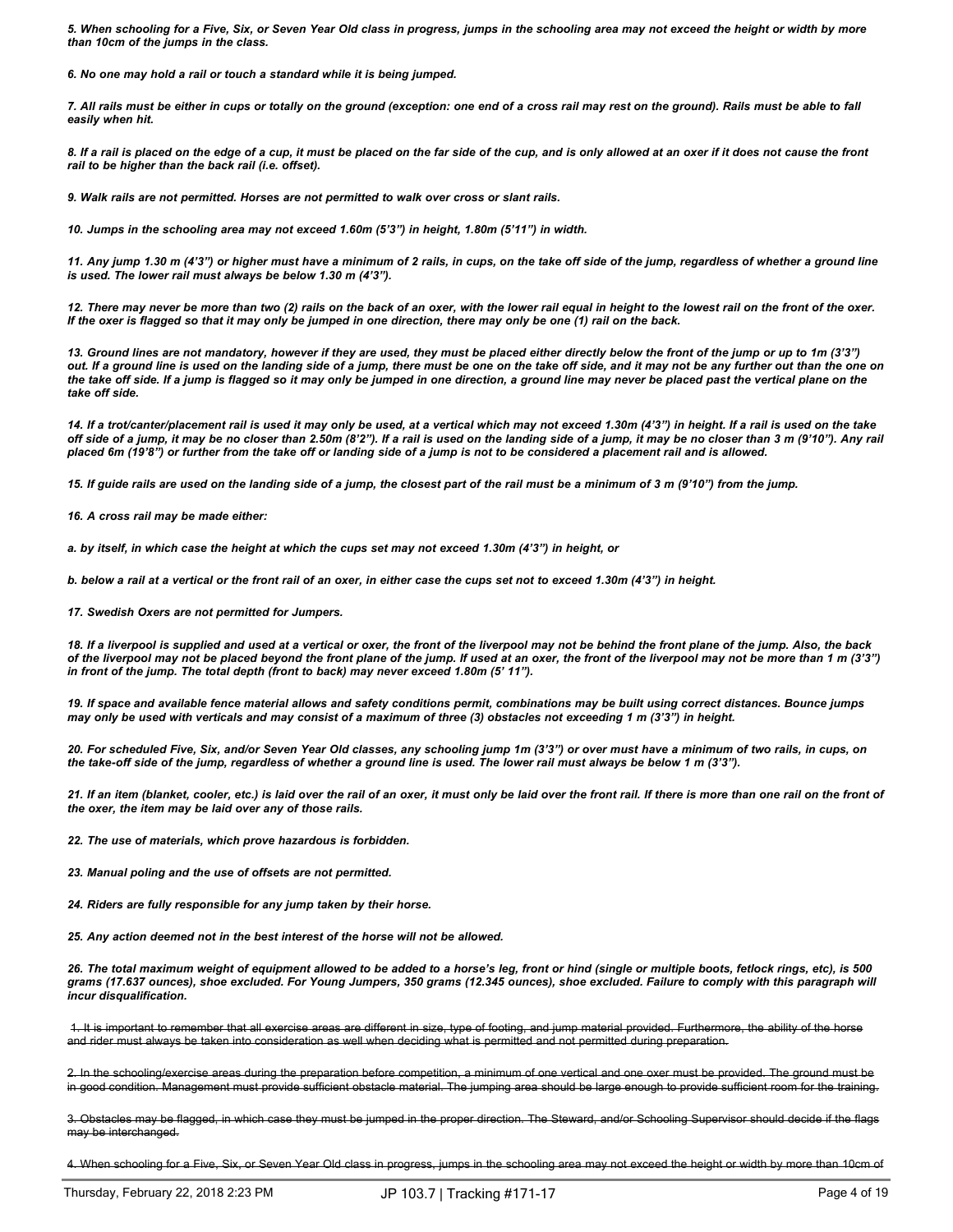the jumps in the class.

5. No one may hold a rail or touch a standard while it is being jumped.

6. All rails must be either in cups or totally on the ground (exception: one end of a cross rail may rest on the ground). Rails must be able to fall easily when hit.

7. If a rail is placed on the edge of a cup it must be placed on the far side of the cup, and is only allowed at an oxer if it does not cause the front rail to be higher than the back rail (i.e. offset).

8. Horses are not permitted to walk over cross or slant rails. Walk rails may not exceed 30cm (12"), and may be built with one end of the rail resting on the ground. Ground lines are not permitted. While using a walk rail, the competitor must approach and depart in a direct line. At no time may they turn the horse while walking over the rail. Walk rails are not permitted in the schooling/warm-up area during classes for Seven Year Olds or under. BOD 1/14/17

9. Jumps in the schooling area may not exceed 1.60 m (5'3") in height, 1.80 m (5'11") in width.

10. Any jump 1.30 m (4'3") or higher must have a minimum of 2 rails, in cups, on the take off side of the jump, regardless of whether a ground line is used. The lower rail must always be below 1.30 m (4'3").

11. There may never be more than two (2) rails on the back of an oxer, with the lower rail equal in height to the lowest rail on the front of the oxer. If the oxer is flagged so that it may only be jumped in one direction, there may only be one (1) rail on the back.

12. Ground lines are not mandatory, however if they are used they must be placed either directly below the front of the jump or up to 1 m (3'3") out. If a ground line is used on the landing side of a jump, there must be one on the take off side, and it may not be any further out than the one on the take off side. If an oxer is flagged so it may only be jumped in one direction, the ground line is only permitted on the front of the oxer.

13. If a trot/canter/placement rail is used it may only be used at a vertical which may not exceed 1.30 m (4'3") in height. If a rail is used on the take off side of a jump, it may be no closer than 2.50m (8'2"). If a rail is used on the landing side of a jump it may be no closer than 3 m (9'10").

14. If guide rails are used on the landing side of a jump, the closest part of the rail must be a minimum of 3 m (9'10") from the jump.

15. A cross rail may be made either

a. by itself, in which case the height at which the cups are set may not exceed 1.30 m (4'3") in height, or

b. below a rail at a vertical, or the front rail of an oxer.

## 16. No Swedish Oxers!

17. If a liverpool is supplied and used at a vertical or oxer, the front of the liverpool may not be behind the front plane of the jump. Also, the back of the liverpool may not be placed beyond the front plane of the jump. If used at an oxer, the front of the liverpool may not be more than 1 m (3'3") in front of the jump. The total depth (front to back) may never exceed 1.80m (5' 11").

18. If an item (blanket, cooler, etc.) is laid over the rail of an oxer, it must only be laid over the front rail. If there is more than one rail on the front of the oxer, the item may be laid over any of those rails.

19. The use of materials which proves hazardous is forbidden.

20. If space and available fence material allows and safety conditions permit, combinations may be built using correct distances. Bounce jumps may only be used with verticals and may consist of a maximum of three (3) obstacles not exceeding 29.5" (75cm) in height.

21. Manual poling and the use of offsets are not permitted.

22. Riders are fully responsible for any jump taken by their horse.

23. Any action deemed not in the best interest of the horse will not be allowed.

23. For scheduled Five, Six or Seven Year Old classes, any schooling jump 1 m or over must have a minimum of two rails, in cups, on the take-off side of the jump, regardless of whether a ground line is used. The lower rail must always be below 1m. See JP103.5. BOD 1/14/17 Effective 2/1/17

## TAPING/MARKING SCHOOLING FENCES

For Jumpers, fences should be taped or marked at; 1) At the 1.30 m (4'3") mark, so when a rail is placed above the tape/mark the competitors knows that they need a second rail; 2) At the 1.60 m (5'3") mark, so competitors know that they are not permitted to build higher than that point. *For Young Jumper classes, fences should be taped or marked at the 1 m (3'3") mark.*

Fences should be taped at two points. 1) At the 4'3" (1.30 m) mark, so when a rail is placed above the tape the competitor knows that he/she needs a second rail. 2) At the 5'3" (1.60 m) mark, so competitors know that they are not permitted to build higher than that point.

Proponent Details **Contact Information** Contact Information

USHJA Leslie Mangan

Thursday, February 22, 2018 2:23 PM JP 103.7 | Tracking #171-17 Page 5 of 19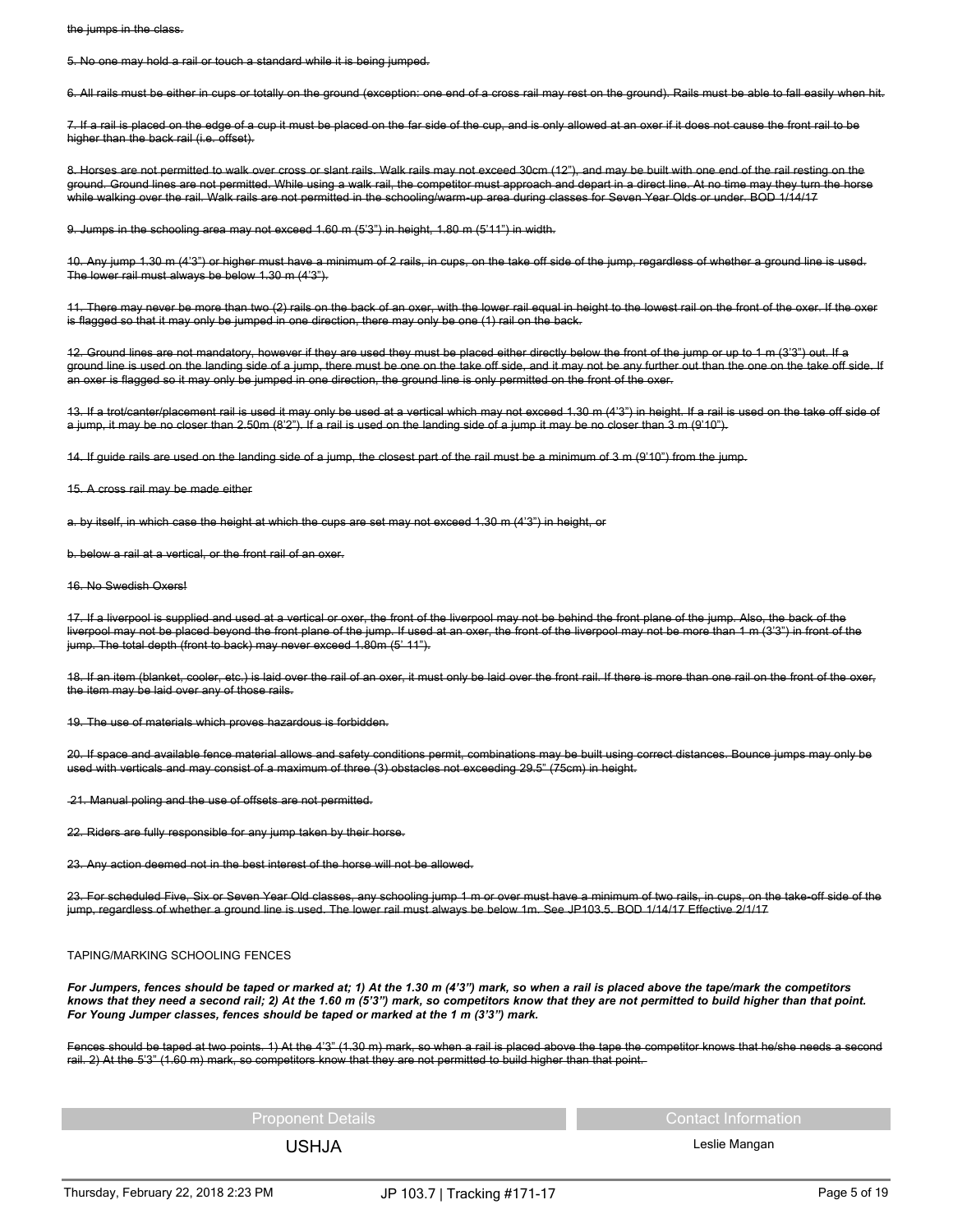| <b>Rule Change Intent</b>                                                                                                                                                                                                                      |                                                                                                                                       |                                                                                                                                                                                                                                                                       |  |  |
|------------------------------------------------------------------------------------------------------------------------------------------------------------------------------------------------------------------------------------------------|---------------------------------------------------------------------------------------------------------------------------------------|-----------------------------------------------------------------------------------------------------------------------------------------------------------------------------------------------------------------------------------------------------------------------|--|--|
| This rule change proposal is drafted to unify the schooling rules across the disciplines of jumper, hunter and hunter/jumping seat equitation in the interest of<br>horse welfare, to ensure safety, and for the overall benefit of the sport. |                                                                                                                                       |                                                                                                                                                                                                                                                                       |  |  |
|                                                                                                                                                                                                                                                |                                                                                                                                       |                                                                                                                                                                                                                                                                       |  |  |
| <b>Linked Rules</b>                                                                                                                                                                                                                            |                                                                                                                                       | Comments                                                                                                                                                                                                                                                              |  |  |
| EQ 108 (192-17), HU 157 (174-17), GR 844 (214-17), GR 837 (346-17)                                                                                                                                                                             |                                                                                                                                       | <b>Web: Schooling Rules</b>                                                                                                                                                                                                                                           |  |  |
|                                                                                                                                                                                                                                                |                                                                                                                                       | <b>Committee Actions</b>                                                                                                                                                                                                                                              |  |  |
|                                                                                                                                                                                                                                                |                                                                                                                                       | <b>Licensed Officials</b>                                                                                                                                                                                                                                             |  |  |
| Draft 1: Recommends Approval 11/27/2017<br>Draft 2: Recommends Approval 12/13/2017<br>Draft 3: Recommends Disapproval 12/20/2017<br><b>Draft 4: No Action</b>                                                                                  | <b>Draft 1: No Comments</b><br><b>Draft 2: No Comments</b><br>12/1/2018 for the 2019 competition year.<br><b>Draft 4: No Comments</b> | Draft 3: The Licensed Officials Committee would approve if safety cups were required as of                                                                                                                                                                            |  |  |
|                                                                                                                                                                                                                                                |                                                                                                                                       | <b>Competition Management</b>                                                                                                                                                                                                                                         |  |  |
| Draft 1: Recommends Approval 12/04/2017<br>Draft 2: No Action<br><b>Draft 3: No Action</b><br>Draft 4: No Action                                                                                                                               | Draft 1: No Comments<br><b>Draft 2: No Comments</b><br><b>Draft 3: No Comments</b><br><b>Draft 4: No Comments</b>                     |                                                                                                                                                                                                                                                                       |  |  |
|                                                                                                                                                                                                                                                |                                                                                                                                       | Jumper                                                                                                                                                                                                                                                                |  |  |
| Draft 1: Recommends Disapproval 11/28/2017<br>Draft 2: Recommends Approval 12/15/2017<br>Draft 3: Recommends Disapproval 12/18/2017<br>Draft 4: No Action                                                                                      | the 2020 competition year was included.<br><b>Draft 2: No Comments</b><br><b>Draft 4: No Comments</b>                                 | Draft 1: JSC would approve if a phased implementation for the mandatory use of safety cups by<br>Draft 3: The JSC would approve if safety cups were required as of Dec 1, 2018 for the 2019<br>competition year. The JSC's proposal for JP 103.7 is tracking #123-17. |  |  |
|                                                                                                                                                                                                                                                |                                                                                                                                       | <b>USHJA</b>                                                                                                                                                                                                                                                          |  |  |
| <b>Draft 1: No Action</b><br><b>Draft 2: No Action</b><br>Draft 3: Recommends Approval 12/18/2017<br><b>Draft 4: No Action</b>                                                                                                                 | <b>Draft 1: No Comments</b><br><b>Draft 2: No Comments</b><br><b>Draft 3: No Comments</b><br><b>Draft 4: No Comments</b>              |                                                                                                                                                                                                                                                                       |  |  |
|                                                                                                                                                                                                                                                |                                                                                                                                       | Steward-Technical Delegate Committee                                                                                                                                                                                                                                  |  |  |
| Draft 1: Recommends Approval 11/29/2017<br>Draft 2: No Action<br>Draft 3: Recommends Disapproval 12/20/2017<br><b>Draft 4: No Action</b>                                                                                                       | Draft 1: No Comments<br><b>Draft 2: No Comments</b><br>for the 2019 competition year.<br><b>Draft 4: No Comments</b>                  | Draft 3: The Steward/TD Committee would approve if safety cups were required as of 12/1/2018                                                                                                                                                                          |  |  |
| Council - Admin & Finance                                                                                                                                                                                                                      |                                                                                                                                       |                                                                                                                                                                                                                                                                       |  |  |
| <b>Draft 1: No Action</b><br>Draft 2: No Action<br>Draft 3: Recommends Approval 01/08/2018<br><b>Draft 4: No Action</b>                                                                                                                        | <b>Draft 1: No Comments</b><br><b>Draft 2: No Comments</b><br><b>Draft 4: No Comments</b>                                             | Draft 3: Council recommends 12/1/2018 effective date requirement for safety cups.                                                                                                                                                                                     |  |  |
|                                                                                                                                                                                                                                                |                                                                                                                                       | Council - Intl Discipline                                                                                                                                                                                                                                             |  |  |
| <b>Draft 1: No Action</b><br><b>Draft 2: No Action</b><br>Draft 3: Recommends Disapproval 01/10/2018<br><b>Draft 4: No Action</b>                                                                                                              | <b>Draft 1: No Comments</b><br><b>Draft 2: No Comments</b><br>JP103.7, tracking #123-17.<br><b>Draft 4: No Comments</b>               | Draft 3: The Council would approve if safety cups were required as of Dec. 1, 2018 as per                                                                                                                                                                             |  |  |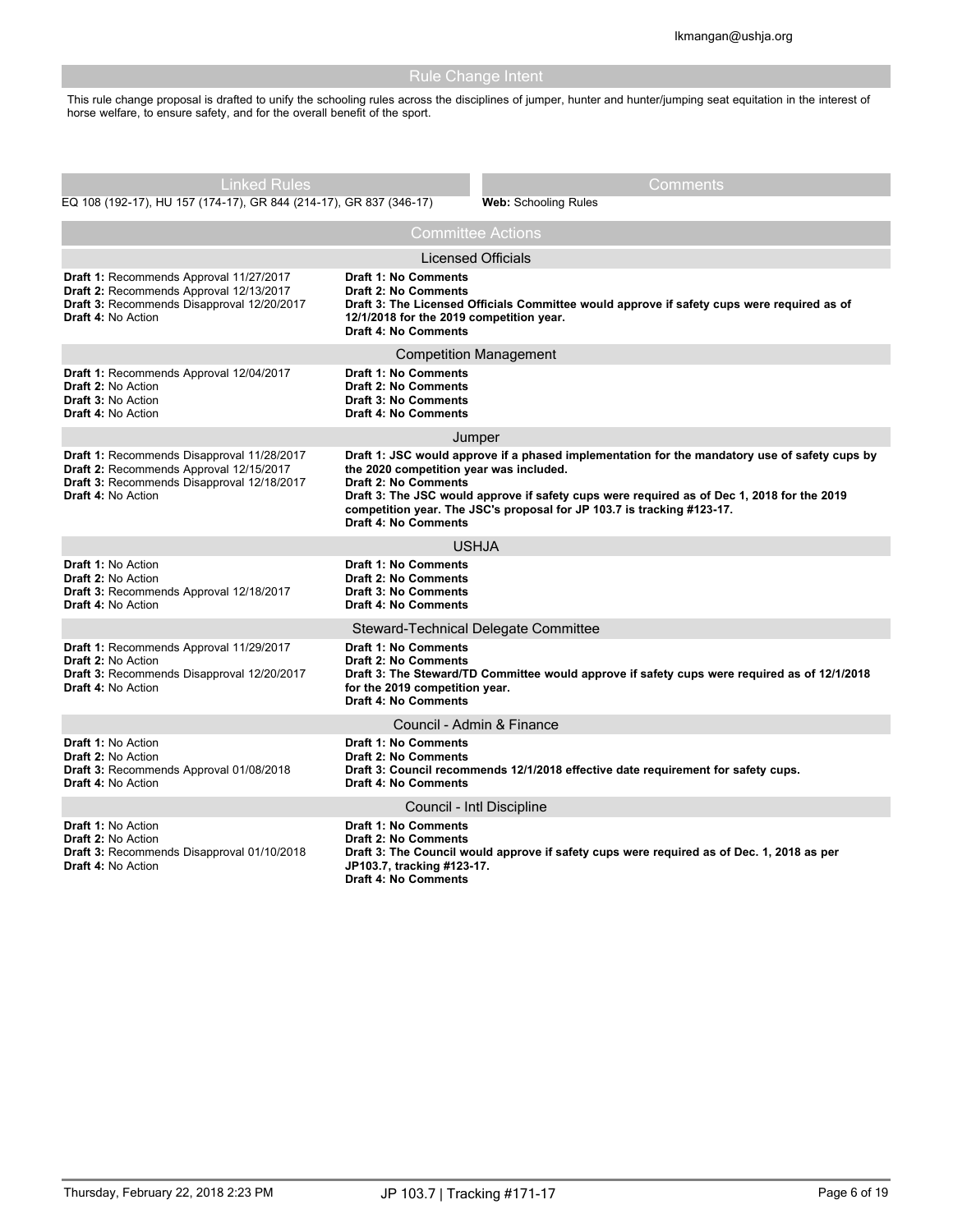|                                                                                                                                                                                                                                                                                                                                                                                                                                                                                                                                                                                                                                                                                                                                                                                                                                                                                                                                                                                       | JP108.2                  | <b>Tracking #125-17</b>                                  | Draft #1                | Approved        |                            |  |
|---------------------------------------------------------------------------------------------------------------------------------------------------------------------------------------------------------------------------------------------------------------------------------------------------------------------------------------------------------------------------------------------------------------------------------------------------------------------------------------------------------------------------------------------------------------------------------------------------------------------------------------------------------------------------------------------------------------------------------------------------------------------------------------------------------------------------------------------------------------------------------------------------------------------------------------------------------------------------------------|--------------------------|----------------------------------------------------------|-------------------------|-----------------|----------------------------|--|
| <b>Rule Change Type</b>                                                                                                                                                                                                                                                                                                                                                                                                                                                                                                                                                                                                                                                                                                                                                                                                                                                                                                                                                               |                          | <b>Effective Date</b>                                    | <b>Draft Received</b>   |                 | <b>Board Action</b>        |  |
| Standard                                                                                                                                                                                                                                                                                                                                                                                                                                                                                                                                                                                                                                                                                                                                                                                                                                                                                                                                                                              |                          | 12/1/2018                                                | 8/28/2017               |                 | Approved 1/20/2018         |  |
|                                                                                                                                                                                                                                                                                                                                                                                                                                                                                                                                                                                                                                                                                                                                                                                                                                                                                                                                                                                       |                          | <b>Proposed Change</b>                                   |                         |                 |                            |  |
| JP108 Prize Money [CHAPTER SUBCHAPTER JP-1 GENERAL]                                                                                                                                                                                                                                                                                                                                                                                                                                                                                                                                                                                                                                                                                                                                                                                                                                                                                                                                   |                          |                                                          |                         |                 |                            |  |
| 2. Altering Prize Money. Competitions may not change the amount of prize money awarded in a class from that indicated in the prize list unless all conditions<br>affecting such changes are clearly delineated in the prize list, or after publication of the prize list within 30 days of the start of the competition. Such<br>conditions to be included in the prize list; the number of entries received by what date or time that will cause change in conditions or cancellation;-what<br>entry fee will be charged in the event of a change; and the policy for refund of entry/nomination fees for competitors electing not to compete under the<br>changed conditions. The specific division of the prize money to be distributed in the class must also be indicated in the prize list. If prize money is reduced,<br>the entry fee must also be reduced. Exception: If there are less than eight (8) entries in a class, the provisions of GR904.4 will also be applicable |                          |                                                          |                         |                 |                            |  |
|                                                                                                                                                                                                                                                                                                                                                                                                                                                                                                                                                                                                                                                                                                                                                                                                                                                                                                                                                                                       | <b>Proponent Details</b> |                                                          |                         |                 | <b>Contact Information</b> |  |
|                                                                                                                                                                                                                                                                                                                                                                                                                                                                                                                                                                                                                                                                                                                                                                                                                                                                                                                                                                                       | Jumper                   |                                                          |                         | Jennifer Haydon |                            |  |
|                                                                                                                                                                                                                                                                                                                                                                                                                                                                                                                                                                                                                                                                                                                                                                                                                                                                                                                                                                                       |                          |                                                          |                         |                 | jhaydon@usef.org           |  |
| <b>Rule Change Intent</b><br>This change would give some flexibility but with a 30 day limit which is consistent with GR 904 regarding changes in prize list. This means no change in prize<br>money can be made within 30 days of the start date of competition.                                                                                                                                                                                                                                                                                                                                                                                                                                                                                                                                                                                                                                                                                                                     |                          |                                                          |                         |                 |                            |  |
|                                                                                                                                                                                                                                                                                                                                                                                                                                                                                                                                                                                                                                                                                                                                                                                                                                                                                                                                                                                       | <b>Linked Rules</b>      |                                                          | Web: Jumper Prize Money | <b>Comments</b> |                            |  |
|                                                                                                                                                                                                                                                                                                                                                                                                                                                                                                                                                                                                                                                                                                                                                                                                                                                                                                                                                                                       |                          | <b>Committee Actions</b>                                 |                         |                 |                            |  |
|                                                                                                                                                                                                                                                                                                                                                                                                                                                                                                                                                                                                                                                                                                                                                                                                                                                                                                                                                                                       |                          | <b>Competition Management</b>                            |                         |                 |                            |  |
| Draft 1: Recommends Approval 12/04/2017                                                                                                                                                                                                                                                                                                                                                                                                                                                                                                                                                                                                                                                                                                                                                                                                                                                                                                                                               |                          | <b>Draft 1: No Comments</b>                              |                         |                 |                            |  |
|                                                                                                                                                                                                                                                                                                                                                                                                                                                                                                                                                                                                                                                                                                                                                                                                                                                                                                                                                                                       |                          | <b>USHJA</b>                                             |                         |                 |                            |  |
| Draft 1: Recommends Approval 12/14/2017                                                                                                                                                                                                                                                                                                                                                                                                                                                                                                                                                                                                                                                                                                                                                                                                                                                                                                                                               |                          | <b>Draft 1: No Comments</b>                              |                         |                 |                            |  |
|                                                                                                                                                                                                                                                                                                                                                                                                                                                                                                                                                                                                                                                                                                                                                                                                                                                                                                                                                                                       |                          | Council - Admin & Finance                                |                         |                 |                            |  |
| Draft 1: Recommends Approval 01/08/2018                                                                                                                                                                                                                                                                                                                                                                                                                                                                                                                                                                                                                                                                                                                                                                                                                                                                                                                                               |                          | <b>Draft 1: No Comments</b>                              |                         |                 |                            |  |
|                                                                                                                                                                                                                                                                                                                                                                                                                                                                                                                                                                                                                                                                                                                                                                                                                                                                                                                                                                                       |                          | Council - Intl Discipline<br><b>Draft 1: No Comments</b> |                         |                 |                            |  |
| Draft 1: Recommends Approval 12/21/2017                                                                                                                                                                                                                                                                                                                                                                                                                                                                                                                                                                                                                                                                                                                                                                                                                                                                                                                                               |                          |                                                          |                         |                 |                            |  |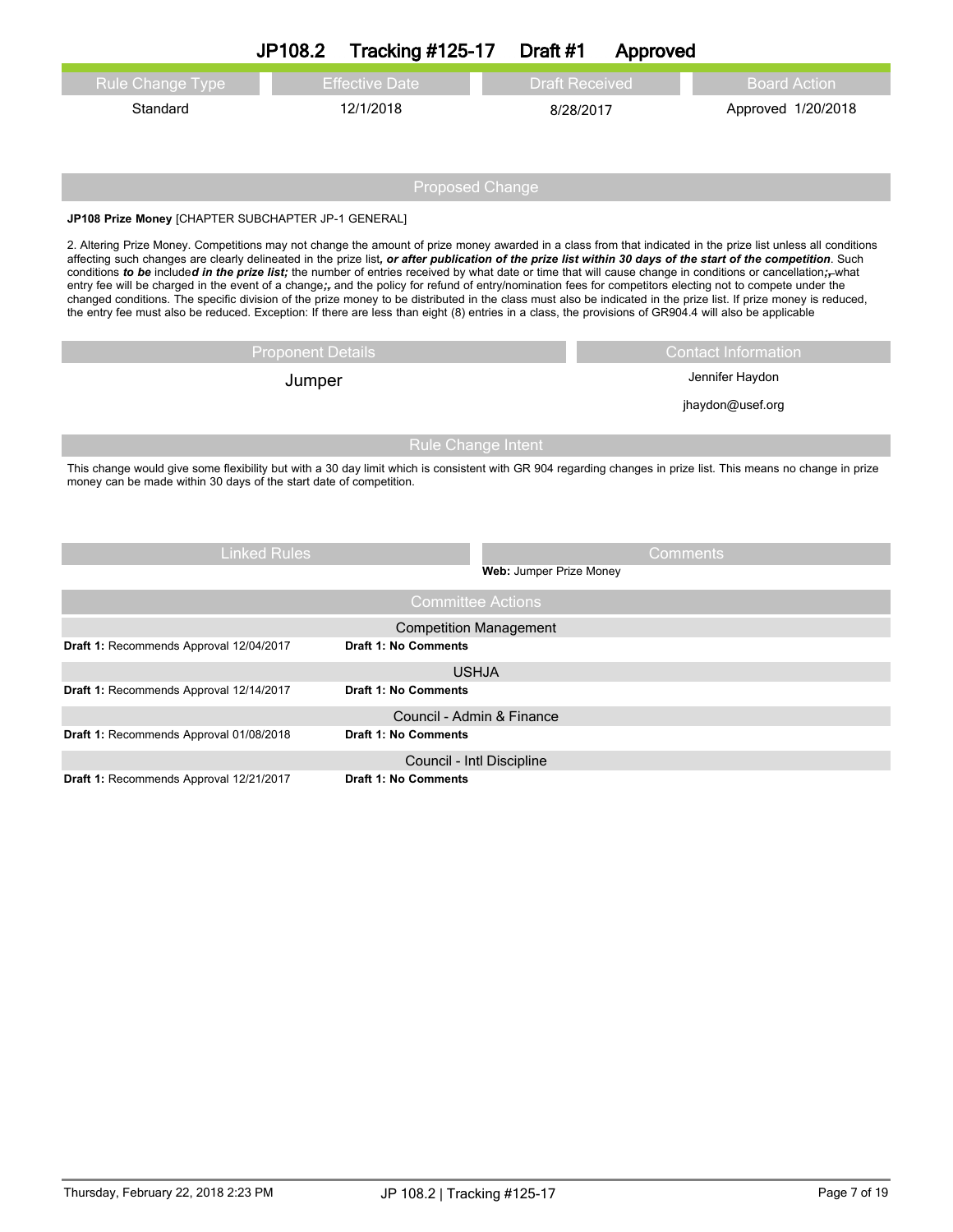|                                                                                                                                                                                      | JP111.1                  | <b>Tracking #127-17</b> |                           | Draft #1              | Approved        |                            |
|--------------------------------------------------------------------------------------------------------------------------------------------------------------------------------------|--------------------------|-------------------------|---------------------------|-----------------------|-----------------|----------------------------|
| <b>Rule Change Type</b>                                                                                                                                                              |                          | <b>Effective Date</b>   |                           | <b>Draft Received</b> |                 | <b>Board Action</b>        |
| Standard                                                                                                                                                                             |                          | 12/1/2018               |                           | 8/28/2017             |                 | Approved 1/20/2018         |
|                                                                                                                                                                                      |                          |                         |                           |                       |                 |                            |
|                                                                                                                                                                                      |                          |                         |                           |                       |                 |                            |
|                                                                                                                                                                                      |                          |                         | <b>Proposed Change</b>    |                       |                 |                            |
| JP111 Tack and Attire [CHAPTER SUBCHAPTER JP-1 GENERAL]                                                                                                                              |                          |                         |                           |                       |                 |                            |
|                                                                                                                                                                                      |                          |                         |                           |                       |                 |                            |
| 1. Martingales.                                                                                                                                                                      |                          |                         |                           |                       |                 |                            |
| b. Classes offered above 1.30m (and all classes restricted to young horses)—The only martingales permitted are running martingales used in the                                       |                          |                         |                           |                       |                 |                            |
| conventional manner. Exception: Irish martingales are permitted in all classes.                                                                                                      |                          |                         |                           |                       |                 |                            |
|                                                                                                                                                                                      |                          |                         |                           |                       |                 |                            |
|                                                                                                                                                                                      | <b>Proponent Details</b> |                         |                           |                       |                 | <b>Contact Information</b> |
|                                                                                                                                                                                      | Jumper                   |                         |                           | Jennifer Haydon       |                 |                            |
|                                                                                                                                                                                      |                          |                         |                           |                       |                 | jhaydon@usef.org           |
|                                                                                                                                                                                      |                          |                         | <b>Rule Change Intent</b> |                       |                 |                            |
| Irish martingales aren't truly martingales as it pertains to this rule since their purpose is not to control the head but to prevent the reins from coming over the<br>horse's head. |                          |                         |                           |                       |                 |                            |
|                                                                                                                                                                                      |                          |                         |                           |                       |                 |                            |
|                                                                                                                                                                                      |                          |                         |                           |                       |                 |                            |
|                                                                                                                                                                                      | <b>Linked Rules</b>      |                         |                           |                       | <b>Comments</b> |                            |
|                                                                                                                                                                                      |                          |                         | Web: Irish Martingales    |                       |                 |                            |
|                                                                                                                                                                                      |                          |                         | <b>Committee Actions</b>  |                       |                 |                            |
|                                                                                                                                                                                      |                          |                         | <b>USHJA</b>              |                       |                 |                            |

**Draft 1:** Recommends Approval 12/14/2017 **Draft 1: No Comments**

Council - Intl Discipline

**Draft 1:** Recommends Approval 12/21/2017 **Draft 1: No Comments**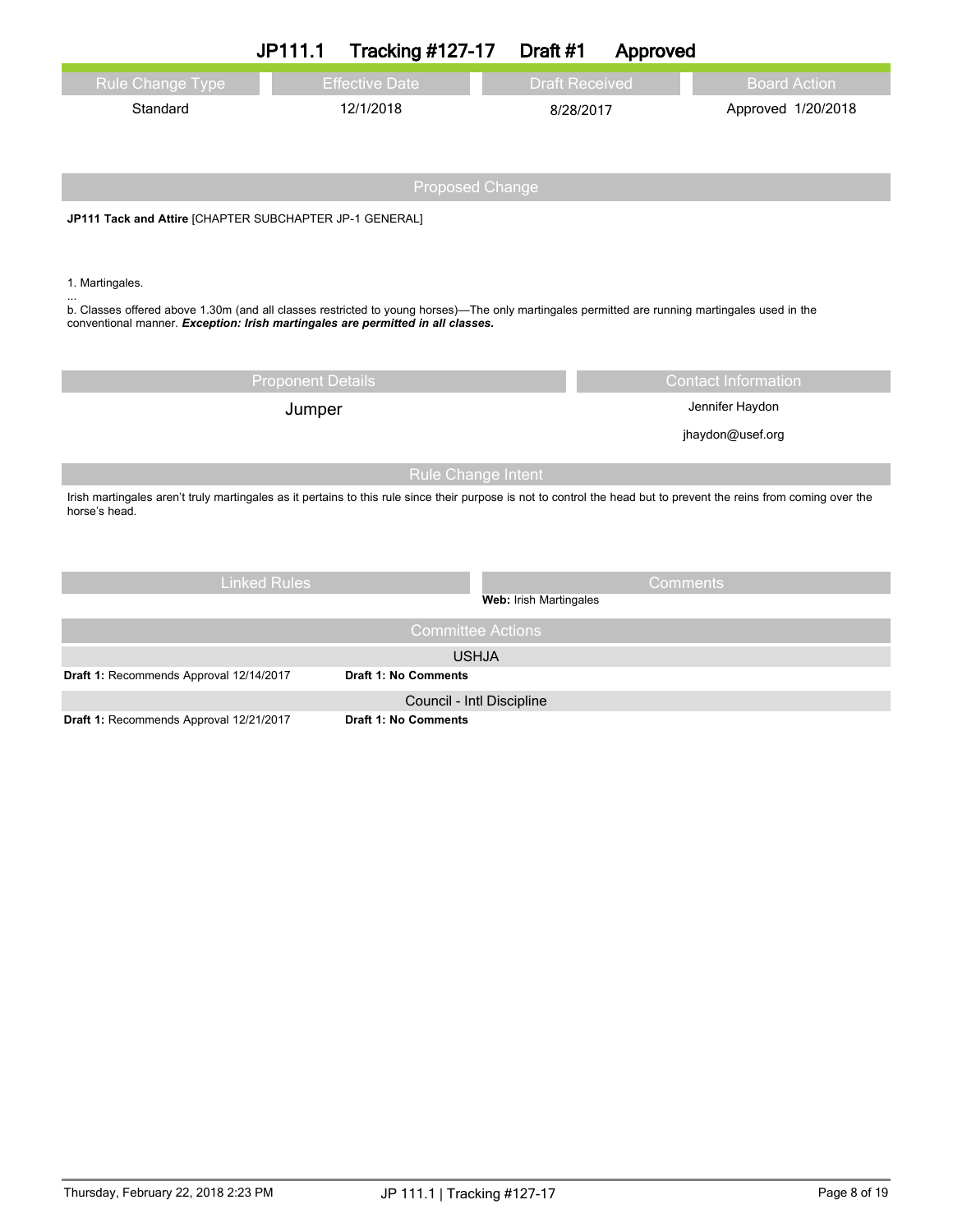|                                                                                                                                                                                                                                               | JP111.9                  | <b>Tracking #128-17</b>                                  | Draft #1       | Approved              |                            |  |
|-----------------------------------------------------------------------------------------------------------------------------------------------------------------------------------------------------------------------------------------------|--------------------------|----------------------------------------------------------|----------------|-----------------------|----------------------------|--|
| Rule Change Type                                                                                                                                                                                                                              |                          | <b>Effective Date</b>                                    |                | <b>Draft Received</b> | <b>Board Action</b>        |  |
| Standard                                                                                                                                                                                                                                      |                          | 12/1/2018                                                |                | 8/28/2017             | Approved 1/20/2018         |  |
|                                                                                                                                                                                                                                               |                          |                                                          |                |                       |                            |  |
|                                                                                                                                                                                                                                               |                          |                                                          |                |                       |                            |  |
|                                                                                                                                                                                                                                               |                          | <b>Proposed Change</b>                                   |                |                       |                            |  |
| JP111 Tack and Attire [CHAPTER SUBCHAPTER JP-1 GENERAL]                                                                                                                                                                                       |                          |                                                          |                |                       |                            |  |
| 9. Attire                                                                                                                                                                                                                                     |                          |                                                          |                |                       |                            |  |
| d. In extreme weather conditions, the use of jackets, sweaters or raincoats with or without hoods can be allowed by management and/or permission from<br>the Jumper Judge/s. Permission must be granted before entering the competition ring. |                          |                                                          |                |                       |                            |  |
|                                                                                                                                                                                                                                               | <b>Proponent Details</b> |                                                          |                |                       | <b>Contact Information</b> |  |
|                                                                                                                                                                                                                                               | Jumper                   |                                                          |                | Jennifer Haydon       |                            |  |
|                                                                                                                                                                                                                                               |                          |                                                          |                | jhaydon@usef.org      |                            |  |
|                                                                                                                                                                                                                                               |                          | <b>Rule Change Intent</b>                                |                |                       |                            |  |
| Most raincoats have hoods and raincoats are permitted with permission.                                                                                                                                                                        |                          |                                                          |                |                       |                            |  |
|                                                                                                                                                                                                                                               |                          |                                                          |                |                       |                            |  |
|                                                                                                                                                                                                                                               |                          |                                                          |                |                       |                            |  |
|                                                                                                                                                                                                                                               | <b>Linked Rules</b>      |                                                          |                |                       | <b>Comments</b>            |  |
|                                                                                                                                                                                                                                               |                          |                                                          | Web: Raincoats |                       |                            |  |
|                                                                                                                                                                                                                                               |                          | <b>Committee Actions</b>                                 |                |                       |                            |  |
|                                                                                                                                                                                                                                               |                          | <b>USHJA</b>                                             |                |                       |                            |  |
| Draft 1: Recommends Approval 12/14/2017                                                                                                                                                                                                       |                          | <b>Draft 1: No Comments</b>                              |                |                       |                            |  |
| Draft 1: Recommends Approval 12/21/2017                                                                                                                                                                                                       |                          | Council - Intl Discipline<br><b>Draft 1: No Comments</b> |                |                       |                            |  |
|                                                                                                                                                                                                                                               |                          |                                                          |                |                       |                            |  |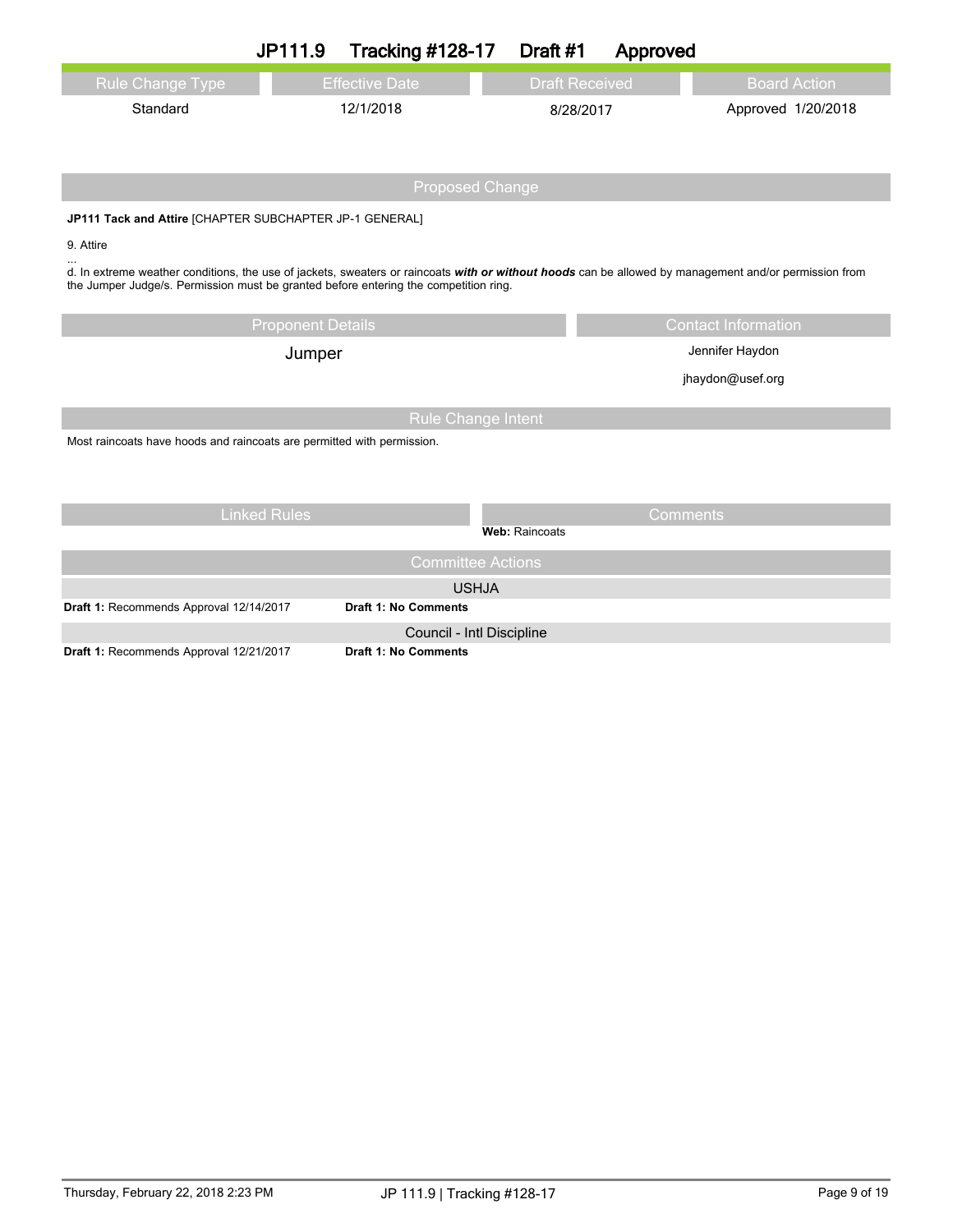| <b>Rule Change Type</b>                                                                                                                                                                                                                                                                                                                                                                                                                                                                                                                                                                                                                                                                                                                                                                                                   | <b>Effective Date</b>       | <b>Draft Received</b>       |               | <b>Board Action</b>        |  |  |  |
|---------------------------------------------------------------------------------------------------------------------------------------------------------------------------------------------------------------------------------------------------------------------------------------------------------------------------------------------------------------------------------------------------------------------------------------------------------------------------------------------------------------------------------------------------------------------------------------------------------------------------------------------------------------------------------------------------------------------------------------------------------------------------------------------------------------------------|-----------------------------|-----------------------------|---------------|----------------------------|--|--|--|
| Standard                                                                                                                                                                                                                                                                                                                                                                                                                                                                                                                                                                                                                                                                                                                                                                                                                  | 12/1/2018                   | 12/11/2017                  |               | Approved 1/20/2018         |  |  |  |
|                                                                                                                                                                                                                                                                                                                                                                                                                                                                                                                                                                                                                                                                                                                                                                                                                           |                             |                             |               |                            |  |  |  |
|                                                                                                                                                                                                                                                                                                                                                                                                                                                                                                                                                                                                                                                                                                                                                                                                                           |                             |                             |               |                            |  |  |  |
|                                                                                                                                                                                                                                                                                                                                                                                                                                                                                                                                                                                                                                                                                                                                                                                                                           |                             | <b>Proposed Change</b>      |               |                            |  |  |  |
| JP116 Sections/Classes Restricted by Age of Horse [CHAPTER JP-3 Section Specifications]                                                                                                                                                                                                                                                                                                                                                                                                                                                                                                                                                                                                                                                                                                                                   |                             |                             |               |                            |  |  |  |
|                                                                                                                                                                                                                                                                                                                                                                                                                                                                                                                                                                                                                                                                                                                                                                                                                           |                             |                             |               |                            |  |  |  |
|                                                                                                                                                                                                                                                                                                                                                                                                                                                                                                                                                                                                                                                                                                                                                                                                                           |                             |                             |               |                            |  |  |  |
| JP116.2<br>Sections/Classes Restricted by Age of Horse                                                                                                                                                                                                                                                                                                                                                                                                                                                                                                                                                                                                                                                                                                                                                                    |                             |                             |               |                            |  |  |  |
| $[]$                                                                                                                                                                                                                                                                                                                                                                                                                                                                                                                                                                                                                                                                                                                                                                                                                      |                             |                             |               |                            |  |  |  |
| 2. Boots: Non-weighted non-performance enhancing (any boot that does anything but protect the horse's leg/ankle will be considered performance<br>enhancing) hind ankle boots are permitted for horses entered in classes restricted to Five, Six, or Seven year-olds while in competition or preparing for the<br>competition. No other boots are permitted for horses entered in age restricted classes during those times. Support wraps are permitted. If boots are made of<br>rigid leather or plastic, they may only be a maximum of 6 inches/15 cm in height (excluding fleece and other protective padding). The total maximum weight of<br>equipment allowed to be added to a horse's leg, front or hind (single or multiple boots, fetlock rings etc), is 350g (shoe excluded). Support wraps are<br>permitted. |                             |                             |               |                            |  |  |  |
| a. Hind Boots: Non-performance enhancing (any boot that does anything but protect the horse's leg/ankle will be considered performance enhancing) hind<br>ankle boots are permitted for horses entered in classes restricted to Five, Six, or Seven year-olds while in age restricted competition or preparing for the<br>age restricted class. competition or preparing for the competition. No other hind boots are permitted for horses entered in age restricted classes during<br>those times. All hind leg protections must have a maximum interior length of 16 cm; the width of the fastener must be at least five cm. The<br>following criteria must be respected in relation to hind boots worn in classes restricted by age of horse:                                                                          |                             |                             |               |                            |  |  |  |
| 1. The inside of the protection must be smooth, that is, the surface must be even and there may not be any pressure points on the inside of the<br>boot; sheepskin linings are allowed.<br>2. Only non-elastic Velcro-type fasteners are permitted; no hooks, buckles, clips or other methods of attaching the fasteners may be used;<br>3. The rounded rigid part of the protection must be placed on the inside of the fetlock;<br>4. No additional elements may be added to or inserted in the boot itself, other than a protective flap, providing it is soft and clearly intended for<br>protection only.                                                                                                                                                                                                            |                             |                             |               |                            |  |  |  |
|                                                                                                                                                                                                                                                                                                                                                                                                                                                                                                                                                                                                                                                                                                                                                                                                                           |                             |                             |               |                            |  |  |  |
|                                                                                                                                                                                                                                                                                                                                                                                                                                                                                                                                                                                                                                                                                                                                                                                                                           |                             |                             |               |                            |  |  |  |
|                                                                                                                                                                                                                                                                                                                                                                                                                                                                                                                                                                                                                                                                                                                                                                                                                           | <b>Proponent Details</b>    |                             |               | <b>Contact Information</b> |  |  |  |
|                                                                                                                                                                                                                                                                                                                                                                                                                                                                                                                                                                                                                                                                                                                                                                                                                           | <b>USHJA</b>                |                             | Leslie Mangan |                            |  |  |  |
|                                                                                                                                                                                                                                                                                                                                                                                                                                                                                                                                                                                                                                                                                                                                                                                                                           |                             |                             |               | Ikmangan@ushja.org         |  |  |  |
|                                                                                                                                                                                                                                                                                                                                                                                                                                                                                                                                                                                                                                                                                                                                                                                                                           |                             | <b>Rule Change Intent</b>   |               |                            |  |  |  |
| To align the current USEF Young Jumper boot rule JP116.2 with that of the international Young Horses Competitions (see FEI JRs Art. 257.2.4)                                                                                                                                                                                                                                                                                                                                                                                                                                                                                                                                                                                                                                                                              |                             |                             |               |                            |  |  |  |
|                                                                                                                                                                                                                                                                                                                                                                                                                                                                                                                                                                                                                                                                                                                                                                                                                           |                             |                             |               |                            |  |  |  |
|                                                                                                                                                                                                                                                                                                                                                                                                                                                                                                                                                                                                                                                                                                                                                                                                                           |                             |                             |               |                            |  |  |  |
| <b>Linked Rules</b>                                                                                                                                                                                                                                                                                                                                                                                                                                                                                                                                                                                                                                                                                                                                                                                                       |                             | Web: Boots on Young Jumpers |               | <b>Comments</b>            |  |  |  |
|                                                                                                                                                                                                                                                                                                                                                                                                                                                                                                                                                                                                                                                                                                                                                                                                                           |                             | <b>Committee Actions</b>    |               |                            |  |  |  |
|                                                                                                                                                                                                                                                                                                                                                                                                                                                                                                                                                                                                                                                                                                                                                                                                                           |                             | Jumper                      |               |                            |  |  |  |
| Draft 1: Recommends Disapproval 11/28/2017<br>Draft 1: JSC would approve if .3 were changed to something similar to: "The rounded rigid part of<br>Draft 2: Recommends Approval 12/15/2017<br>the protection must be placed only on the inside of the fetlock and not around the back or<br>outside of fetlock". This would make it clear that rigid or hard fetlock protection can only be on<br>the inside.                                                                                                                                                                                                                                                                                                                                                                                                             |                             |                             |               |                            |  |  |  |
|                                                                                                                                                                                                                                                                                                                                                                                                                                                                                                                                                                                                                                                                                                                                                                                                                           | <b>Draft 2: No Comments</b> | <b>USHJA</b>                |               |                            |  |  |  |
| <b>Draft 1: No Action</b>                                                                                                                                                                                                                                                                                                                                                                                                                                                                                                                                                                                                                                                                                                                                                                                                 | <b>Draft 1: No Comments</b> |                             |               |                            |  |  |  |
| Draft 2: Recommends Approval 12/14/2017                                                                                                                                                                                                                                                                                                                                                                                                                                                                                                                                                                                                                                                                                                                                                                                   | <b>Draft 2: No Comments</b> |                             |               |                            |  |  |  |
| <b>Draft 1: No Action</b>                                                                                                                                                                                                                                                                                                                                                                                                                                                                                                                                                                                                                                                                                                                                                                                                 | <b>Draft 1: No Comments</b> | Council - Intl Discipline   |               |                            |  |  |  |
| Draft 2: Recommends Approval 12/21/2017                                                                                                                                                                                                                                                                                                                                                                                                                                                                                                                                                                                                                                                                                                                                                                                   | <b>Draft 2: No Comments</b> |                             |               |                            |  |  |  |

**JP116.2 Tracking #168-17 Draft #2 Approved**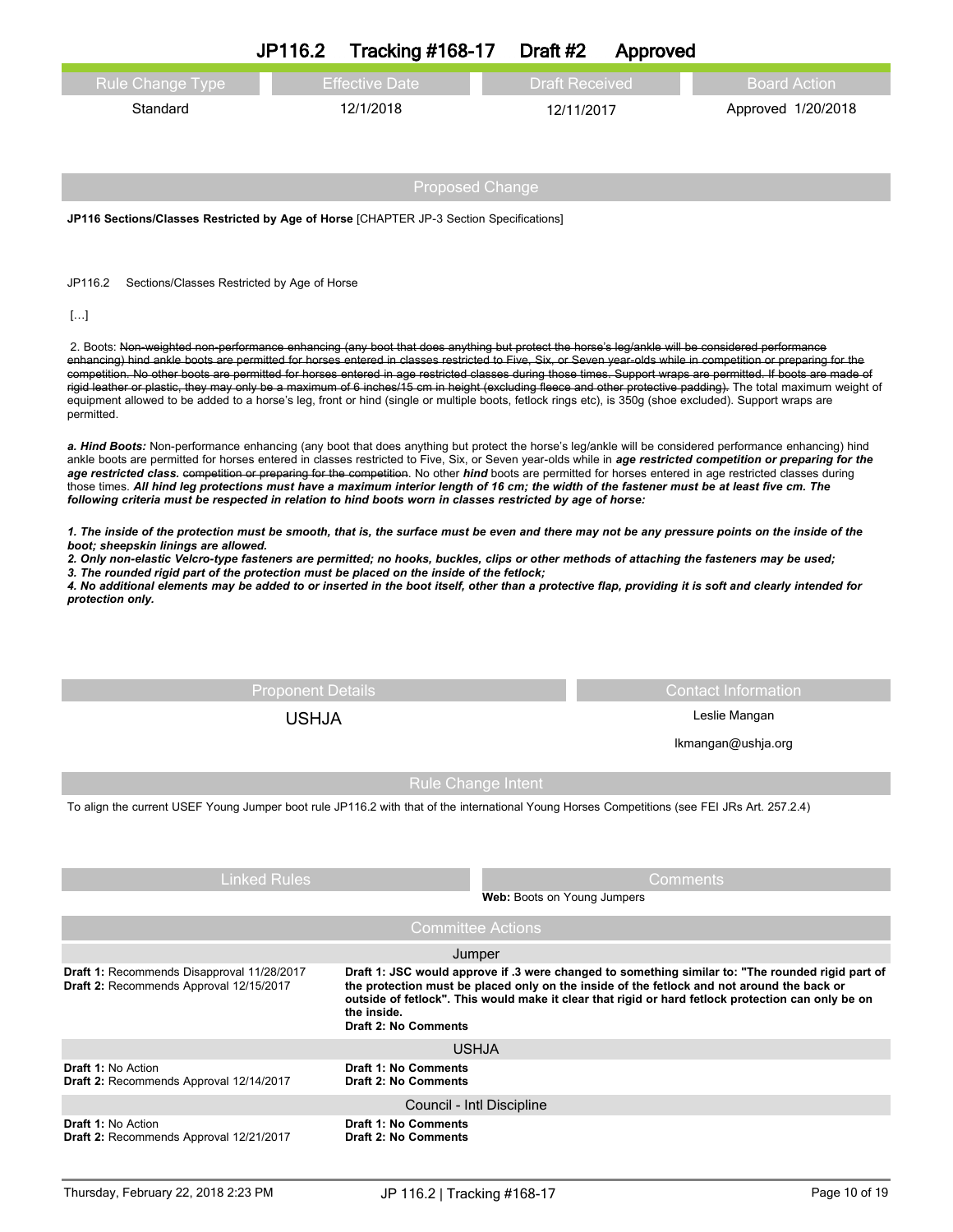|                                                                                                                                                                                                                                                                                                                          | <b>JP117</b>             | <b>Tracking #132-17</b>                                  | Draft #1                  | Approved              |                            |  |
|--------------------------------------------------------------------------------------------------------------------------------------------------------------------------------------------------------------------------------------------------------------------------------------------------------------------------|--------------------------|----------------------------------------------------------|---------------------------|-----------------------|----------------------------|--|
| Rule Change Type                                                                                                                                                                                                                                                                                                         |                          | <b>Effective Date</b>                                    |                           | <b>Draft Received</b> | <b>Board Action</b>        |  |
| Standard                                                                                                                                                                                                                                                                                                                 |                          | 12/1/2018                                                |                           | 8/28/2017             | Approved 1/20/2018         |  |
|                                                                                                                                                                                                                                                                                                                          |                          |                                                          |                           |                       |                            |  |
|                                                                                                                                                                                                                                                                                                                          |                          | <b>Proposed Change</b>                                   |                           |                       |                            |  |
| JP117 Sections/Classes Restricted to Junior, Amateur/Owner, Amateur, or Young Riders [CHAPTER SUBCHAPTER JP-3 SECTION<br>SPECIFICATIONS]                                                                                                                                                                                 |                          |                                                          |                           |                       |                            |  |
| 7. Restrictions                                                                                                                                                                                                                                                                                                          |                          |                                                          |                           |                       |                            |  |
| b. Any competitor that competes in a CSI5*, CSI4*, a CSI-W or CSIO is ineligible to competein a Junior, Amateur Owner and/or Amateur Jumper class held<br>below 1.40m at that same competition.                                                                                                                          |                          |                                                          |                           |                       |                            |  |
|                                                                                                                                                                                                                                                                                                                          | <b>Proponent Details</b> |                                                          |                           |                       | <b>Contact Information</b> |  |
|                                                                                                                                                                                                                                                                                                                          | Jumper                   |                                                          |                           | Jennifer Haydon       |                            |  |
|                                                                                                                                                                                                                                                                                                                          |                          |                                                          |                           | jhaydon@usef.org      |                            |  |
|                                                                                                                                                                                                                                                                                                                          |                          | <b>Rule Change Intent</b>                                |                           |                       |                            |  |
| Including a restriction for riders already competing at the top level will give more opportunity for the other riders to compete against their true peers. This<br>restriction is only for Junior/Amateur classes and still allows riders competing at the top level to compete in all other classes at the competition. |                          |                                                          |                           |                       |                            |  |
|                                                                                                                                                                                                                                                                                                                          |                          |                                                          |                           |                       |                            |  |
|                                                                                                                                                                                                                                                                                                                          |                          |                                                          |                           |                       |                            |  |
|                                                                                                                                                                                                                                                                                                                          | <b>Linked Rules</b>      |                                                          |                           | <b>Comments</b>       |                            |  |
|                                                                                                                                                                                                                                                                                                                          |                          |                                                          | Web: Jr/AO/Am Restriction |                       |                            |  |
|                                                                                                                                                                                                                                                                                                                          |                          | <b>Committee Actions</b>                                 |                           |                       |                            |  |
|                                                                                                                                                                                                                                                                                                                          |                          | <b>USHJA</b>                                             |                           |                       |                            |  |
| Draft 1: Recommends Approval 12/14/2017                                                                                                                                                                                                                                                                                  |                          | <b>Draft 1: No Comments</b>                              |                           |                       |                            |  |
| Draft 1: Recommends Approval 12/21/2017                                                                                                                                                                                                                                                                                  |                          | Council - Intl Discipline<br><b>Draft 1: No Comments</b> |                           |                       |                            |  |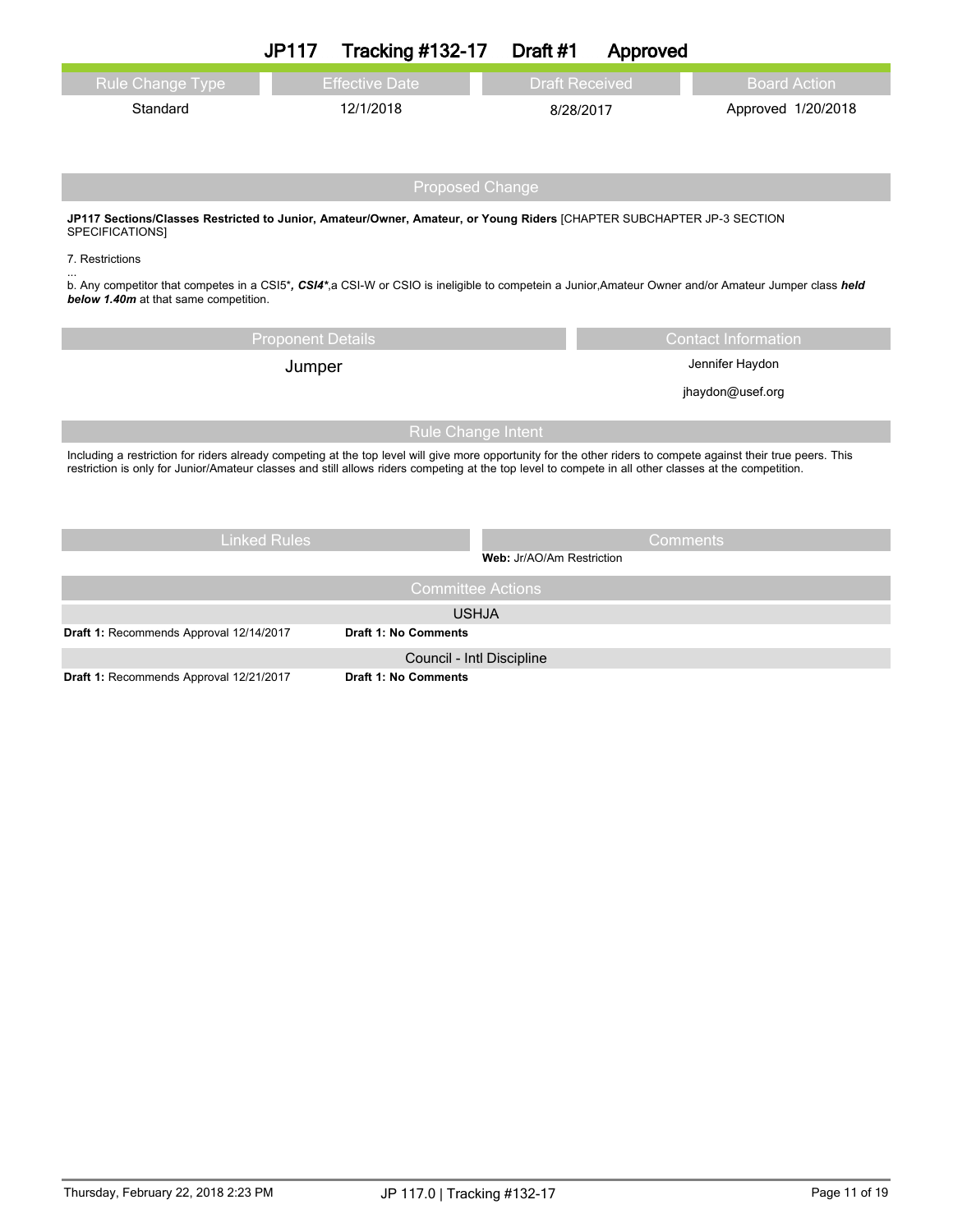|                                                                                                                                                                                                                                                                                                                                                                | JP117.1                  | <b>Tracking #167-17</b>                                  |                               | Draft #2                         | Approved |                                                                                                     |  |
|----------------------------------------------------------------------------------------------------------------------------------------------------------------------------------------------------------------------------------------------------------------------------------------------------------------------------------------------------------------|--------------------------|----------------------------------------------------------|-------------------------------|----------------------------------|----------|-----------------------------------------------------------------------------------------------------|--|
| <b>Rule Change Type</b>                                                                                                                                                                                                                                                                                                                                        |                          | <b>Effective Date</b>                                    |                               | <b>Draft Received</b>            |          | <b>Board Action</b>                                                                                 |  |
| Standard                                                                                                                                                                                                                                                                                                                                                       |                          | 12/1/2018                                                |                               | 12/11/2017                       |          | Approved 1/20/2018                                                                                  |  |
|                                                                                                                                                                                                                                                                                                                                                                |                          |                                                          |                               |                                  |          |                                                                                                     |  |
|                                                                                                                                                                                                                                                                                                                                                                |                          |                                                          |                               |                                  |          |                                                                                                     |  |
|                                                                                                                                                                                                                                                                                                                                                                |                          |                                                          | <b>Proposed Change</b>        |                                  |          |                                                                                                     |  |
| JP117.1 Sections/Classes Restricted to Junior, Amateur/Owner, or Young Riders [CHAPTER JP-3 Section Specifications]                                                                                                                                                                                                                                            |                          |                                                          |                               |                                  |          |                                                                                                     |  |
|                                                                                                                                                                                                                                                                                                                                                                |                          |                                                          |                               |                                  |          |                                                                                                     |  |
| JP117 Sections/Classes Restricted to Junior, Amateur/Owner, or Young Riders                                                                                                                                                                                                                                                                                    |                          |                                                          |                               |                                  |          |                                                                                                     |  |
| 1. Amateur Owner Jumper: A horse that is ridden by an Amateur Owner or an amateur member of the owner's family. In either case, classes are restricted to                                                                                                                                                                                                      |                          |                                                          |                               |                                  |          |                                                                                                     |  |
| riders who are no longer eligible to compete as junior exhibitors. Leased horses are not eligible, and multiple ownership is not permitted unless all owners are<br>members of the same family.                                                                                                                                                                |                          |                                                          |                               |                                  |          |                                                                                                     |  |
| a. An amateur who competes for a person outside of his/her family may not compete in a class restricted to Amateur Owners at the same competition.<br>Exceptions:                                                                                                                                                                                              |                          |                                                          |                               |                                  |          |                                                                                                     |  |
| 1. Equitation classes,<br>2. Under Saddle per HU107.2.                                                                                                                                                                                                                                                                                                         |                          |                                                          |                               |                                  |          |                                                                                                     |  |
| 3. and a maximum of one (1) horse not owned by the rider or his/her family in jumper sections and a maximum of one (1) horse not owned by the rider or<br>his/her family in hunter sections, in classes not restricted to amateur owners. (For Amateur rules please see GR1306)                                                                                |                          |                                                          |                               |                                  |          |                                                                                                     |  |
|                                                                                                                                                                                                                                                                                                                                                                |                          |                                                          |                               |                                  |          |                                                                                                     |  |
| Dividing Classes. Sections may be offered divided by either specific height or age of rider. Any class within a section with eighty (80) or more<br>b.<br>entries must be divided. If there are eighty (80) or more entries remaining in a class after it has been divided, the class must be redivided by every<br>other number or a California Split.        |                          |                                                          |                               |                                  |          |                                                                                                     |  |
|                                                                                                                                                                                                                                                                                                                                                                |                          |                                                          |                               |                                  |          |                                                                                                     |  |
| $[]$                                                                                                                                                                                                                                                                                                                                                           |                          |                                                          |                               |                                  |          |                                                                                                     |  |
| JP118 Sections/Classes Restricted to Children, Adult Amateur Riders, or Ponies                                                                                                                                                                                                                                                                                 |                          |                                                          |                               |                                  |          |                                                                                                     |  |
| 1. Children's and Adult Amateur Jumper: Sections are open to Junior and Amateur exhibitors. Unless the USHJA submits their Zone Specifications to the                                                                                                                                                                                                          |                          |                                                          |                               |                                  |          |                                                                                                     |  |
| Federation by August 1st of the previous year, the<br>approved by USHJA and USEF shall be enforced by USEF if not followed.                                                                                                                                                                                                                                    |                          |                                                          |                               |                                  |          | specifications as shown below will apply. All USHJA zone specifications submitted by August 1st and |  |
| a. Level of Difficulty. Fence Heights to be set in accordance with JP122 not to exceed 1.15 m (3'9").                                                                                                                                                                                                                                                          |                          |                                                          |                               |                                  |          |                                                                                                     |  |
| b. Dividing and Combining of Sections. Sections may be divided by age of rider or by horse/pony and may also be combined (Children's with Adult Amateur<br>sections) if so stated in the prize list.<br>c. Any class within a section with eighty (80) or more entries must be divided. If there are eighty (80) or more entries remaining in a class after it |                          |                                                          |                               |                                  |          |                                                                                                     |  |
| has been divided, the class must be redivided by every other number or a California Split.                                                                                                                                                                                                                                                                     |                          |                                                          |                               |                                  |          |                                                                                                     |  |
|                                                                                                                                                                                                                                                                                                                                                                |                          |                                                          |                               |                                  |          |                                                                                                     |  |
|                                                                                                                                                                                                                                                                                                                                                                | <b>Proponent Details</b> |                                                          |                               |                                  |          | <b>Contact Information</b>                                                                          |  |
|                                                                                                                                                                                                                                                                                                                                                                | <b>USHJA</b>             |                                                          |                               | Leslie Mangan                    |          |                                                                                                     |  |
|                                                                                                                                                                                                                                                                                                                                                                |                          |                                                          |                               |                                  |          | Ikmangan@ushja.org                                                                                  |  |
|                                                                                                                                                                                                                                                                                                                                                                |                          |                                                          | Rule Change Intent            |                                  |          |                                                                                                     |  |
| To define the specific number of entries at which a class in the Children's, Adult Amateur, Pony, Junior, Amateur, Amateur/Owner or Young Rider sections<br>must be divided                                                                                                                                                                                    |                          |                                                          |                               |                                  |          |                                                                                                     |  |
|                                                                                                                                                                                                                                                                                                                                                                |                          |                                                          |                               |                                  |          |                                                                                                     |  |
|                                                                                                                                                                                                                                                                                                                                                                |                          |                                                          |                               |                                  |          |                                                                                                     |  |
|                                                                                                                                                                                                                                                                                                                                                                | <b>Linked Rules</b>      |                                                          |                               |                                  | Comments |                                                                                                     |  |
|                                                                                                                                                                                                                                                                                                                                                                |                          |                                                          |                               | Web: Dividing Classes 80 or More |          |                                                                                                     |  |
|                                                                                                                                                                                                                                                                                                                                                                |                          |                                                          | <b>Committee Actions</b>      |                                  |          |                                                                                                     |  |
| Draft 1: Recommends Disapproval 12/04/2017                                                                                                                                                                                                                                                                                                                     |                          | Draft 1: The current rules in place already address this | <b>Competition Management</b> |                                  |          |                                                                                                     |  |
| <b>Draft 2: No Action</b>                                                                                                                                                                                                                                                                                                                                      |                          | <b>Draft 2: No Comments</b>                              |                               |                                  |          |                                                                                                     |  |
| Draft 1: Recommends Disapproval 11/28/2017                                                                                                                                                                                                                                                                                                                     |                          |                                                          | Jumper                        |                                  |          | Draft 1: JSC would approve if "at the beginning of the first class" is removed because jumping      |  |
| Draft 2: Recommends Approval 12/15/2017                                                                                                                                                                                                                                                                                                                        |                          | <b>Draft 2: No Comments</b>                              |                               |                                  |          | entries can change drastically from day to day. This phrase is from the hunter rules.               |  |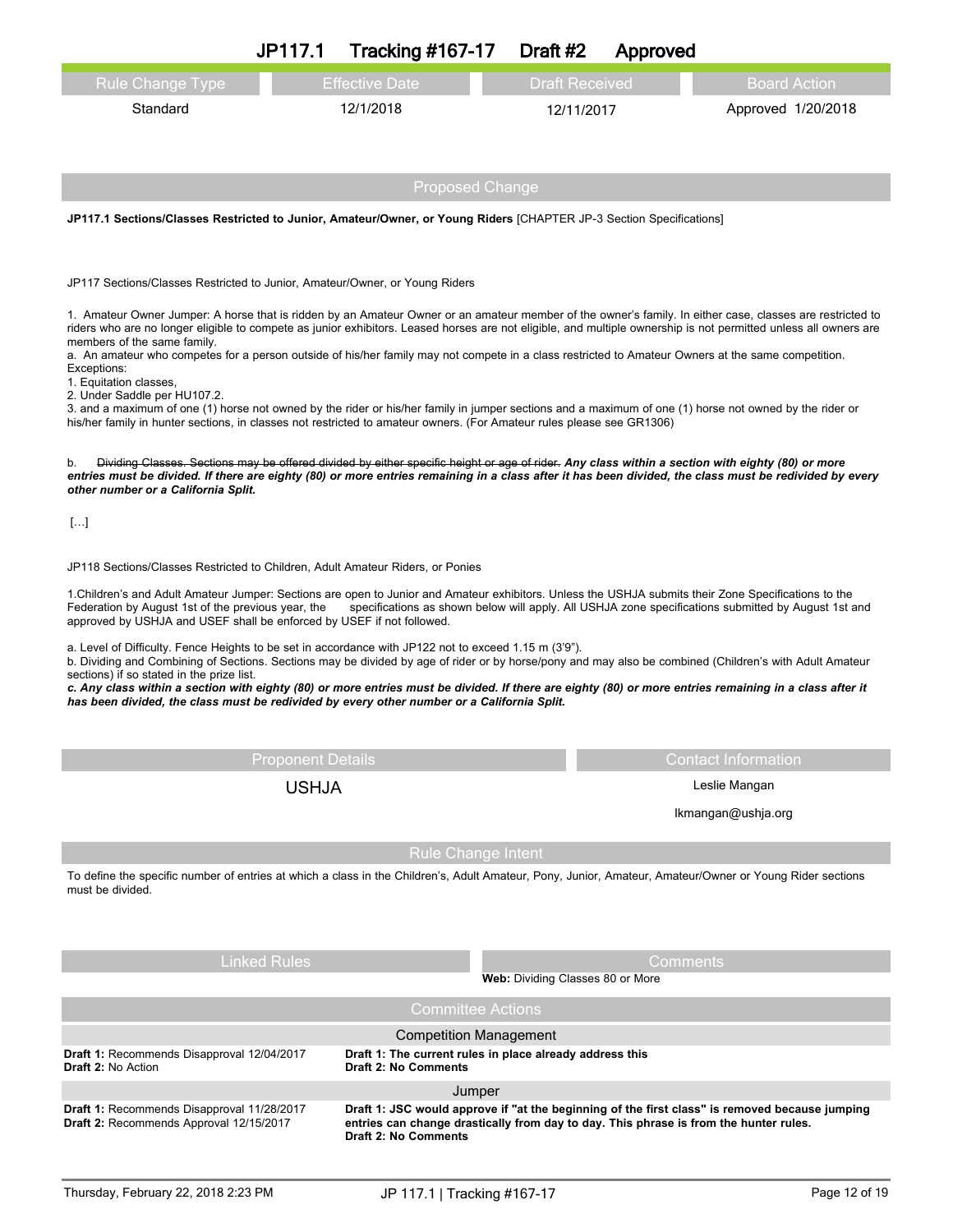|                                                                             | <b>USHJA</b>                                               |
|-----------------------------------------------------------------------------|------------------------------------------------------------|
| <b>Draft 1: No Action</b><br>Draft 2: Recommends Approval 12/14/2017        | <b>Draft 1: No Comments</b><br><b>Draft 2: No Comments</b> |
|                                                                             | Council - Admin & Finance                                  |
| <b>Draft 1: No Action</b><br><b>Draft 2: Recommends Approval 01/08/2018</b> | <b>Draft 1: No Comments</b><br><b>Draft 2: No Comments</b> |
|                                                                             | Council - Intl Discipline                                  |
| .                                                                           | .                                                          |

**Draft 1:** No Action **Draft 2:** Recommends Approval 12/21/2017 **Draft 1: No Comments**

**Draft 2: No Comments**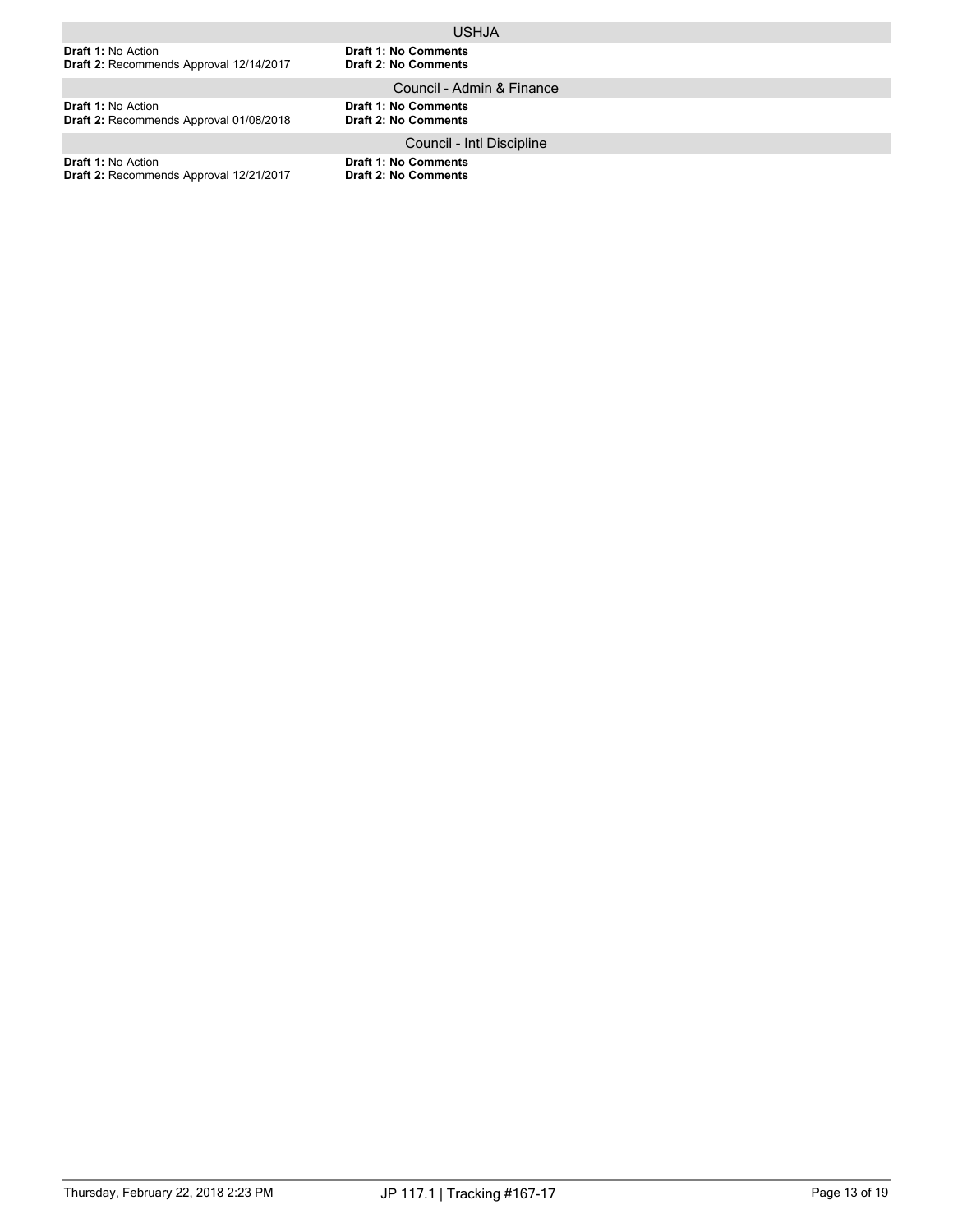|                                                                                                                                                                                                                                                                                                                                                                                                                                                                                                                                                                                                                                               | JP122.4                  | <b>Tracking #153-17</b>              | Draft #1                    | Approved              |                                                                                                                                                          |  |
|-----------------------------------------------------------------------------------------------------------------------------------------------------------------------------------------------------------------------------------------------------------------------------------------------------------------------------------------------------------------------------------------------------------------------------------------------------------------------------------------------------------------------------------------------------------------------------------------------------------------------------------------------|--------------------------|--------------------------------------|-----------------------------|-----------------------|----------------------------------------------------------------------------------------------------------------------------------------------------------|--|
| Rule Change Type                                                                                                                                                                                                                                                                                                                                                                                                                                                                                                                                                                                                                              |                          | <b>Effective Date</b>                |                             | <b>Draft Received</b> | <b>Board Action</b>                                                                                                                                      |  |
| Standard                                                                                                                                                                                                                                                                                                                                                                                                                                                                                                                                                                                                                                      |                          | 12/1/2018                            |                             | 8/28/2017             | Approved 1/20/2018                                                                                                                                       |  |
|                                                                                                                                                                                                                                                                                                                                                                                                                                                                                                                                                                                                                                               |                          |                                      |                             |                       |                                                                                                                                                          |  |
|                                                                                                                                                                                                                                                                                                                                                                                                                                                                                                                                                                                                                                               |                          |                                      |                             |                       |                                                                                                                                                          |  |
|                                                                                                                                                                                                                                                                                                                                                                                                                                                                                                                                                                                                                                               |                          | <b>Proposed Change</b>               |                             |                       |                                                                                                                                                          |  |
| JP122 Fence Dimensions [CHAPTER SUBCHAPTER JP-4 LEVELS OF DIFFICULTY]                                                                                                                                                                                                                                                                                                                                                                                                                                                                                                                                                                         |                          |                                      |                             |                       |                                                                                                                                                          |  |
|                                                                                                                                                                                                                                                                                                                                                                                                                                                                                                                                                                                                                                               |                          |                                      |                             |                       |                                                                                                                                                          |  |
| 4. Standards: Any class offering \$25,000 or more in prize money must be offered at one of the following standards delineated below: Regional, American,<br>National, or High Performance. Heights alone do not apply to these classes and the standard must be clearl ystated in the prize list. Competitions must apply<br>to the Jumping Sport Committee for permission to offer \$25,000 or more in prize money in any class if it does not meet one of the following:                                                                                                                                                                    |                          |                                      |                             |                       |                                                                                                                                                          |  |
| a. Open-Regional Standard: 1.35m - 1.40m with spreads to 1.55m, excluding Triple Bar and Water Jump. At least 6 Verticals and 4 Oxers must be set at<br>1.40m. The maximum spread for the Triple Bar is 1.85m, and the maximum spread for the Water Jump is 3.60m.                                                                                                                                                                                                                                                                                                                                                                            |                          |                                      |                             |                       |                                                                                                                                                          |  |
| b. Junior, Amateur Owner, Amateur, or Young Rider Regional Standard: 1.25m - 1.30m with spreads to 1.45m, excluding Triple Bar and Water Jump. At least<br>4 Verticals and 4 Oxers must be set at 1.30m. The maximum spread for the Triple Bar is 1.65m, and the maximum spread for the Water Jumpis 3.60m.                                                                                                                                                                                                                                                                                                                                   |                          |                                      |                             |                       |                                                                                                                                                          |  |
| c. American Standard: 1.40m - 1.45m with spreads to 1.60m, excluding Triple Bar and Water Jump. At least 4 Verticals and 2 Oxers must be set at 1.45m.<br>The maximum spread for the Triple Bar is 1.80m, and the maximum spread for the Water Jump is 3.80m.                                                                                                                                                                                                                                                                                                                                                                                 |                          |                                      |                             |                       |                                                                                                                                                          |  |
| d. Open-National Standard: 1.40m - 1.50m with spreads to 1.70m, excluding Triple Bar and Water Jump. At least 4 Verticals and 2 Oxers must be set at<br>1.50m*. The maximum spread for the Triple Bar is 2.00m, and the maximum spread for the Water Jump is 4.00m. *If conditions warrant (deterioration of<br>footing, inclement weather, insufficient lighting, fewer than 10 entries at the time declarations are due), the Course Designer after consultation with<br>Management and Judges, may use a 5cm variance up or down for these 6 required efforts.                                                                             |                          |                                      |                             |                       |                                                                                                                                                          |  |
| Verticals and 3 Oxers set at 1.40m. The maximum spread for the Triple Bar is 1.80m, and the maximum spread for the Water Jump is 3.90m                                                                                                                                                                                                                                                                                                                                                                                                                                                                                                        |                          |                                      |                             |                       | e. Junior, Amateur Owner, Amateur, or Young Rider National Standard: 1.35m - 1.40m with spreads to 1.60m, excluding Triple Barand Water Jump. At least 4 |  |
| f. Open-High Performance Standard: 1.45m - 1.60m with spreads to 1.80m, excluding Triple Bar and Water Jump. At least 2 Verticals must beset at 1.60m,<br>and at least 4 Oxers must be set at 1.50m+*, excluding Triple Bar and Water Jump. The maximum spread for the Triple Bar is 2.20m, and the maximum<br>spread for the Water Jump is 4.50m. *If conditions warrant (deterioration of footing, inclement weather, insufficient lighting, fewer than 10 entries at the time<br>declarations are due), the Course Designer after consultation with Management and Judges, may use a 5cm variance up or down for these 6 required efforts. |                          |                                      |                             |                       |                                                                                                                                                          |  |
| g. Junior,AmateurOwner, Amateur, orYoung Rider High PerformanceStandard: 1.40m - 1.50m with spreadsto 1.70m, excludingTriple BarandWaterJump.At<br>least 4 Verticals and 2Oxersmust be set at 1.50m. Themaximumspreadforthe Triple Baris 2.00m, and themaximumspreadfortheWater Jumpis 4.20m.                                                                                                                                                                                                                                                                                                                                                 |                          |                                      |                             |                       |                                                                                                                                                          |  |
|                                                                                                                                                                                                                                                                                                                                                                                                                                                                                                                                                                                                                                               |                          |                                      |                             |                       |                                                                                                                                                          |  |
|                                                                                                                                                                                                                                                                                                                                                                                                                                                                                                                                                                                                                                               | <b>Proponent Details</b> |                                      |                             |                       | <b>Contact Information</b>                                                                                                                               |  |
|                                                                                                                                                                                                                                                                                                                                                                                                                                                                                                                                                                                                                                               | Jumper                   |                                      |                             |                       | Jennifer Haydon                                                                                                                                          |  |
|                                                                                                                                                                                                                                                                                                                                                                                                                                                                                                                                                                                                                                               |                          |                                      |                             |                       | jhaydon@usef.org                                                                                                                                         |  |
| <b>Rule Change Intent</b>                                                                                                                                                                                                                                                                                                                                                                                                                                                                                                                                                                                                                     |                          |                                      |                             |                       |                                                                                                                                                          |  |
| Linked with JP 150.11. The regular HOTY categories for Jr/AO/Am don't have as low of fence heights as these Jr/AO/Am \$25,000/+ classes which are as low<br>as 1.25-1.30m. The handful of Jr/AO classes offering \$25k or more per year, can still do that by requesting permission per JP 122.4, using one of the<br>traditional standards.                                                                                                                                                                                                                                                                                                  |                          |                                      |                             |                       |                                                                                                                                                          |  |
|                                                                                                                                                                                                                                                                                                                                                                                                                                                                                                                                                                                                                                               |                          |                                      |                             |                       |                                                                                                                                                          |  |
| Linked Rules                                                                                                                                                                                                                                                                                                                                                                                                                                                                                                                                                                                                                                  |                          |                                      |                             |                       | Comments                                                                                                                                                 |  |
| JP 150 (154-17)                                                                                                                                                                                                                                                                                                                                                                                                                                                                                                                                                                                                                               |                          |                                      | Web: Jr/AO/Am Fence Heights |                       |                                                                                                                                                          |  |
|                                                                                                                                                                                                                                                                                                                                                                                                                                                                                                                                                                                                                                               |                          | <b>Committee Actions</b>             |                             |                       |                                                                                                                                                          |  |
| Draft 1: Recommends Approval 12/14/2017                                                                                                                                                                                                                                                                                                                                                                                                                                                                                                                                                                                                       |                          | <b>USHJA</b><br>Draft 1: No Comments |                             |                       |                                                                                                                                                          |  |
|                                                                                                                                                                                                                                                                                                                                                                                                                                                                                                                                                                                                                                               |                          | Council - Intl Discipline            |                             |                       |                                                                                                                                                          |  |
| Draft 1: Recommends Approval 12/21/2017                                                                                                                                                                                                                                                                                                                                                                                                                                                                                                                                                                                                       |                          | <b>Draft 1: No Comments</b>          |                             |                       |                                                                                                                                                          |  |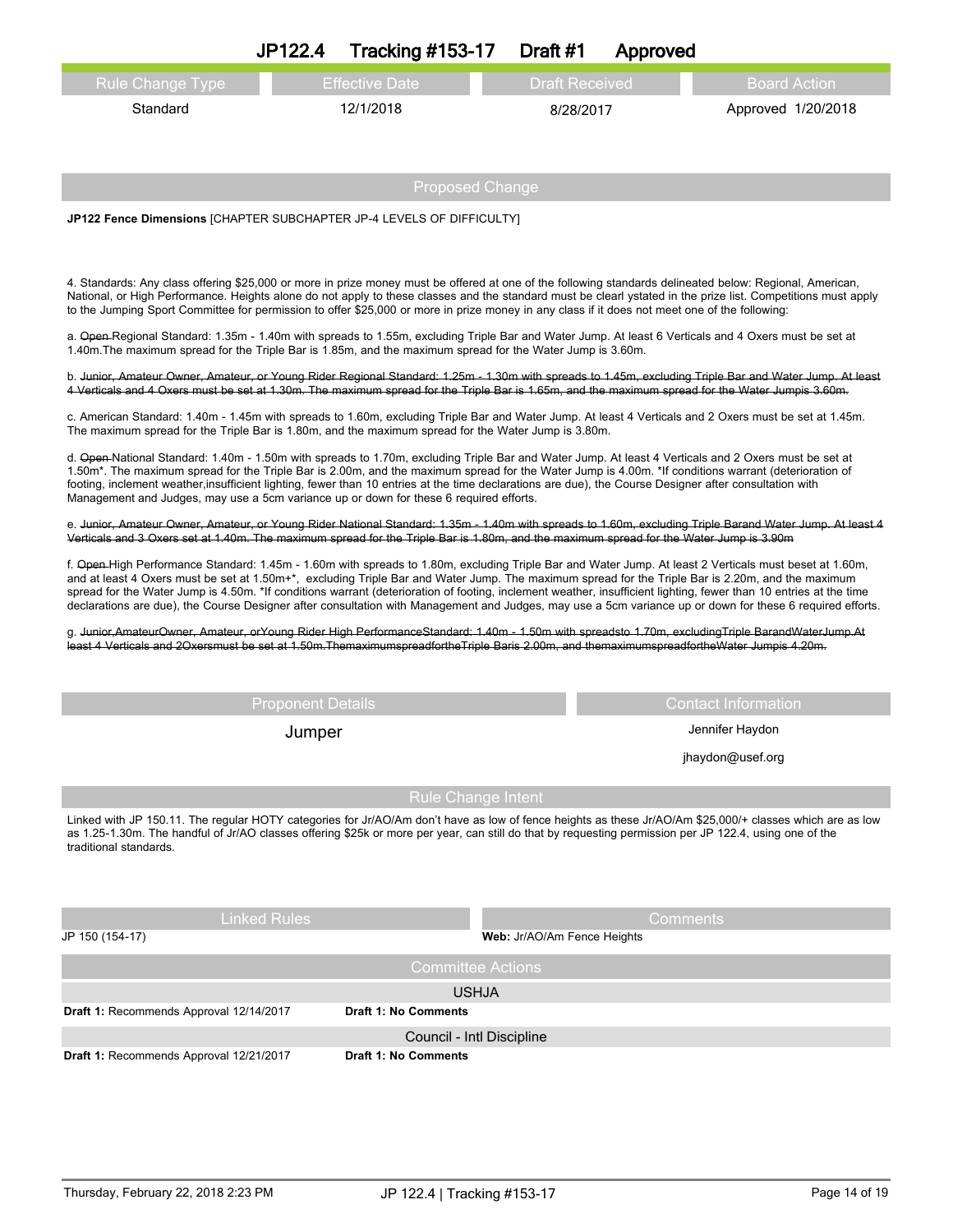|                                                                                                                                                                                                                                                                                                                                                                                                                                                                                                                                                                                                                                                                                                                                                                                                                                                                                                   | JP137.1                  | <b>Tracking #159-17</b>     | Draft #1 | Approved                               |                     |  |  |  |
|---------------------------------------------------------------------------------------------------------------------------------------------------------------------------------------------------------------------------------------------------------------------------------------------------------------------------------------------------------------------------------------------------------------------------------------------------------------------------------------------------------------------------------------------------------------------------------------------------------------------------------------------------------------------------------------------------------------------------------------------------------------------------------------------------------------------------------------------------------------------------------------------------|--------------------------|-----------------------------|----------|----------------------------------------|---------------------|--|--|--|
| Rule Change Type                                                                                                                                                                                                                                                                                                                                                                                                                                                                                                                                                                                                                                                                                                                                                                                                                                                                                  |                          | <b>Effective Date</b>       |          | <b>Draft Received</b>                  | <b>Board Action</b> |  |  |  |
| Standard                                                                                                                                                                                                                                                                                                                                                                                                                                                                                                                                                                                                                                                                                                                                                                                                                                                                                          |                          | 12/1/2018                   |          | 8/30/2017                              | Approved 1/20/2018  |  |  |  |
|                                                                                                                                                                                                                                                                                                                                                                                                                                                                                                                                                                                                                                                                                                                                                                                                                                                                                                   |                          |                             |          |                                        |                     |  |  |  |
|                                                                                                                                                                                                                                                                                                                                                                                                                                                                                                                                                                                                                                                                                                                                                                                                                                                                                                   | <b>Proposed Change</b>   |                             |          |                                        |                     |  |  |  |
|                                                                                                                                                                                                                                                                                                                                                                                                                                                                                                                                                                                                                                                                                                                                                                                                                                                                                                   |                          |                             |          |                                        |                     |  |  |  |
| JP137 Timing [CHAPTER SUBCHAPTER JP-6 SCORING]                                                                                                                                                                                                                                                                                                                                                                                                                                                                                                                                                                                                                                                                                                                                                                                                                                                    |                          |                             |          |                                        |                     |  |  |  |
| 1. Starting & Stopping. Time is taken from the instant the horse's chest reaches the start line, or upon the expiration of 45 seconds following the sounding of<br>the audible tone, until it reaches the finish line. The Judges have the right to interrupt the 45-second countdown if unforeseen circumstances occur and/or, if<br>the welfare of the horse is involved, temporarily excuse the competitor, allowing him to return at a later period in the class. Incidents such as, but not<br>limited to dDisobediences, falls, etc., occurring between the signal to start and the moment the competitor crosses the starting line in the correct direction,<br>are not penalized. The Ground Jury, in its discretion, if the situation so warrants, has the right not to activate the start or to cancel the starting<br>procedure, give a new signal to start and restart the countdown. |                          |                             |          |                                        |                     |  |  |  |
|                                                                                                                                                                                                                                                                                                                                                                                                                                                                                                                                                                                                                                                                                                                                                                                                                                                                                                   | <b>Proponent Details</b> | <b>Contact Information</b>  |          |                                        |                     |  |  |  |
| Jumper                                                                                                                                                                                                                                                                                                                                                                                                                                                                                                                                                                                                                                                                                                                                                                                                                                                                                            |                          |                             |          |                                        | Jennifer Haydon     |  |  |  |
|                                                                                                                                                                                                                                                                                                                                                                                                                                                                                                                                                                                                                                                                                                                                                                                                                                                                                                   |                          |                             |          |                                        | jhaydon@usef.org    |  |  |  |
| <b>Rule Change Intent</b>                                                                                                                                                                                                                                                                                                                                                                                                                                                                                                                                                                                                                                                                                                                                                                                                                                                                         |                          |                             |          |                                        |                     |  |  |  |
| This wording gives the judges flexibility in unforeseen circumstances and keeps in line with FEI rules in Chapter V for Time and Speed.                                                                                                                                                                                                                                                                                                                                                                                                                                                                                                                                                                                                                                                                                                                                                           |                          |                             |          |                                        |                     |  |  |  |
|                                                                                                                                                                                                                                                                                                                                                                                                                                                                                                                                                                                                                                                                                                                                                                                                                                                                                                   | <b>Linked Rules</b>      |                             |          | Comments                               |                     |  |  |  |
|                                                                                                                                                                                                                                                                                                                                                                                                                                                                                                                                                                                                                                                                                                                                                                                                                                                                                                   |                          |                             |          | Web: Starting & Stopping - Timekeeping |                     |  |  |  |
| <b>Committee Actions</b>                                                                                                                                                                                                                                                                                                                                                                                                                                                                                                                                                                                                                                                                                                                                                                                                                                                                          |                          |                             |          |                                        |                     |  |  |  |
|                                                                                                                                                                                                                                                                                                                                                                                                                                                                                                                                                                                                                                                                                                                                                                                                                                                                                                   |                          | <b>USHJA</b>                |          |                                        |                     |  |  |  |
| Draft 1: Recommends Approval 12/14/2017                                                                                                                                                                                                                                                                                                                                                                                                                                                                                                                                                                                                                                                                                                                                                                                                                                                           |                          | <b>Draft 1: No Comments</b> |          |                                        |                     |  |  |  |
|                                                                                                                                                                                                                                                                                                                                                                                                                                                                                                                                                                                                                                                                                                                                                                                                                                                                                                   |                          | Council - Intl Discipline   |          |                                        |                     |  |  |  |
| Draft 1: Recommends Approval 12/21/2017                                                                                                                                                                                                                                                                                                                                                                                                                                                                                                                                                                                                                                                                                                                                                                                                                                                           |                          | <b>Draft 1: No Comments</b> |          |                                        |                     |  |  |  |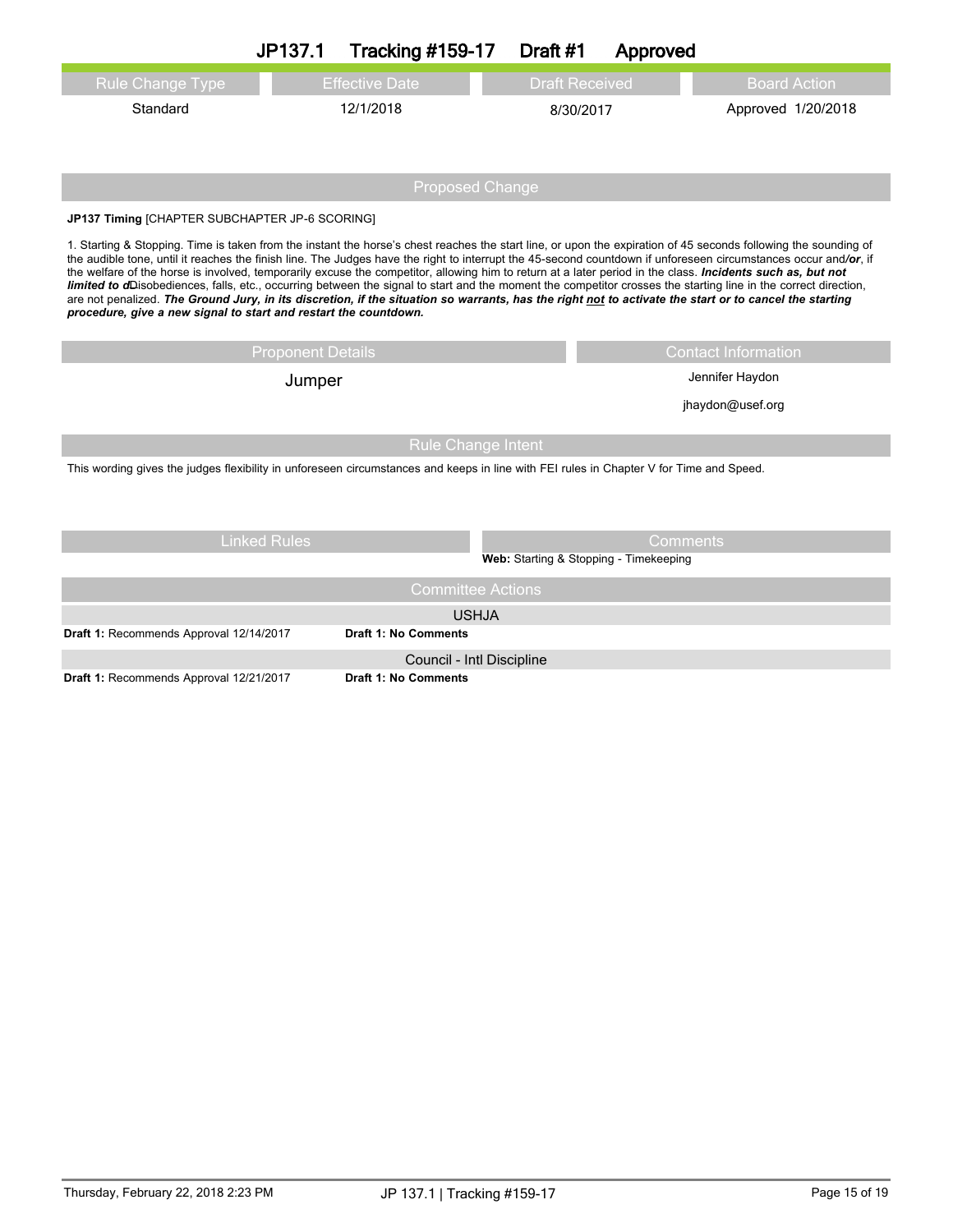|                                                                                                                                                                                                   | JP139.6                  | <b>Tracking #170-17</b>                                                                 | Draft #2 | Approved              |                                                                                                       |  |
|---------------------------------------------------------------------------------------------------------------------------------------------------------------------------------------------------|--------------------------|-----------------------------------------------------------------------------------------|----------|-----------------------|-------------------------------------------------------------------------------------------------------|--|
| <b>Rule Change Type</b>                                                                                                                                                                           |                          | <b>Effective Date</b>                                                                   |          | <b>Draft Received</b> | <b>Board Action</b>                                                                                   |  |
| Standard                                                                                                                                                                                          |                          | 12/1/2018                                                                               |          | 10/23/2017            | Approved 1/20/2018                                                                                    |  |
|                                                                                                                                                                                                   |                          |                                                                                         |          |                       |                                                                                                       |  |
|                                                                                                                                                                                                   |                          |                                                                                         |          |                       |                                                                                                       |  |
|                                                                                                                                                                                                   |                          | <b>Proposed Change</b>                                                                  |          |                       |                                                                                                       |  |
| JP139.6 Falls [CHAPTER JP-6 SCORING]                                                                                                                                                              |                          |                                                                                         |          |                       |                                                                                                       |  |
|                                                                                                                                                                                                   |                          |                                                                                         |          |                       |                                                                                                       |  |
| [Linked to USHJA RCP to GR842, EQ107.1.i.1, HU132.8 & HU137.3.e]                                                                                                                                  |                          |                                                                                         |          |                       |                                                                                                       |  |
| JP139 Falls                                                                                                                                                                                       |                          |                                                                                         |          |                       |                                                                                                       |  |
| 1. The first fall of horse or rider results in elimination, except in classes in which special rules apply. (Fault and Out, Top Score, etc.)                                                      |                          |                                                                                         |          |                       |                                                                                                       |  |
| 2. A rider is considered to have fallen when he is separated from his horse, which has not fallen, in such a way as to necessitate remounting or vaulting into                                    |                          |                                                                                         |          |                       |                                                                                                       |  |
| the saddle.                                                                                                                                                                                       |                          |                                                                                         |          |                       |                                                                                                       |  |
| 3. A horse is considered to have fallen when the shoulder and haunch on the same side have touched the ground or an obstacle and the ground.                                                      |                          |                                                                                         |          |                       |                                                                                                       |  |
| 4. A courtesy fence is not permitted following the fall of the horse or rider.                                                                                                                    |                          |                                                                                         |          |                       |                                                                                                       |  |
| 5. In the case of a fall while on course, the rider may not remount in the competition ring.                                                                                                      |                          |                                                                                         |          |                       |                                                                                                       |  |
| 6. In the event of a fall of a horse within the competition ring at a Federation licensed Hunter, Jumper or Hunter/Jumper competition, the judge                                                  |                          |                                                                                         |          |                       |                                                                                                       |  |
| shall notify a steward, regardless of whether an EMT is called, and the steward must include the details of the incident on his report to the<br>Federation.                                      |                          |                                                                                         |          |                       |                                                                                                       |  |
|                                                                                                                                                                                                   |                          |                                                                                         |          |                       |                                                                                                       |  |
|                                                                                                                                                                                                   | <b>Proponent Details</b> |                                                                                         |          |                       | <b>Contact Information</b>                                                                            |  |
|                                                                                                                                                                                                   | <b>USHJA</b>             |                                                                                         |          |                       | Leslie Mangan                                                                                         |  |
|                                                                                                                                                                                                   |                          |                                                                                         |          |                       | Ikmangan@ushja.org                                                                                    |  |
|                                                                                                                                                                                                   |                          |                                                                                         |          |                       |                                                                                                       |  |
| <b>Rule Change Intent</b><br>In the interest of both horse welfare and rider safety, all falls occurring in the competition ring during any hunter, jumper, and hunter/jumping seat equitation    |                          |                                                                                         |          |                       |                                                                                                       |  |
| classes should be immediately reported to the competition steward who must include the details of the incident on his report to the Federation so the<br>information can be recorded and tracked. |                          |                                                                                         |          |                       |                                                                                                       |  |
|                                                                                                                                                                                                   |                          |                                                                                         |          |                       |                                                                                                       |  |
|                                                                                                                                                                                                   |                          |                                                                                         |          |                       |                                                                                                       |  |
|                                                                                                                                                                                                   | <b>Linked Rules</b>      |                                                                                         |          |                       | Comments                                                                                              |  |
| EQ 107 (195-17), HU 132 (175-17), GR 842 (338-17)<br>Web: Reporting Falls - Jumper Ring                                                                                                           |                          |                                                                                         |          |                       |                                                                                                       |  |
| <b>Committee Actions</b><br><b>Licensed Officials</b>                                                                                                                                             |                          |                                                                                         |          |                       |                                                                                                       |  |
| Draft 2: Recommends Disapproval 01/05/2018                                                                                                                                                        |                          |                                                                                         |          |                       | Draft 2: The Committee feels this rule will be difficult for the stewards to comply with if the judge |  |
|                                                                                                                                                                                                   |                          | doesn't report the fall to the steward in a timely manner.<br>Jumper                    |          |                       |                                                                                                       |  |
| <b>Draft 1: No Action</b>                                                                                                                                                                         |                          | <b>Draft 1: No Comments</b>                                                             |          |                       |                                                                                                       |  |
| Draft 2: Recommends Approval 11/28/2017                                                                                                                                                           |                          | Draft 2: JSC approves but also feels schooling area should be included.<br><b>USHJA</b> |          |                       |                                                                                                       |  |
| <b>Draft 1: No Action</b>                                                                                                                                                                         |                          | <b>Draft 1: No Comments</b>                                                             |          |                       |                                                                                                       |  |
| Draft 2: Recommends Approval 12/14/2017                                                                                                                                                           |                          | <b>Draft 2: No Comments</b><br>Steward-Technical Delegate Committee                     |          |                       |                                                                                                       |  |
| <b>Draft 1: No Action</b>                                                                                                                                                                         |                          | <b>Draft 1: No Comments</b>                                                             |          |                       |                                                                                                       |  |
| Draft 2: Recommends Disapproval 01/05/2018                                                                                                                                                        |                          | doesn't report the fall to the steward in a timely manner.                              |          |                       | Draft 2: The Committee feels this rule will be difficult for the stewards to comply with if the judge |  |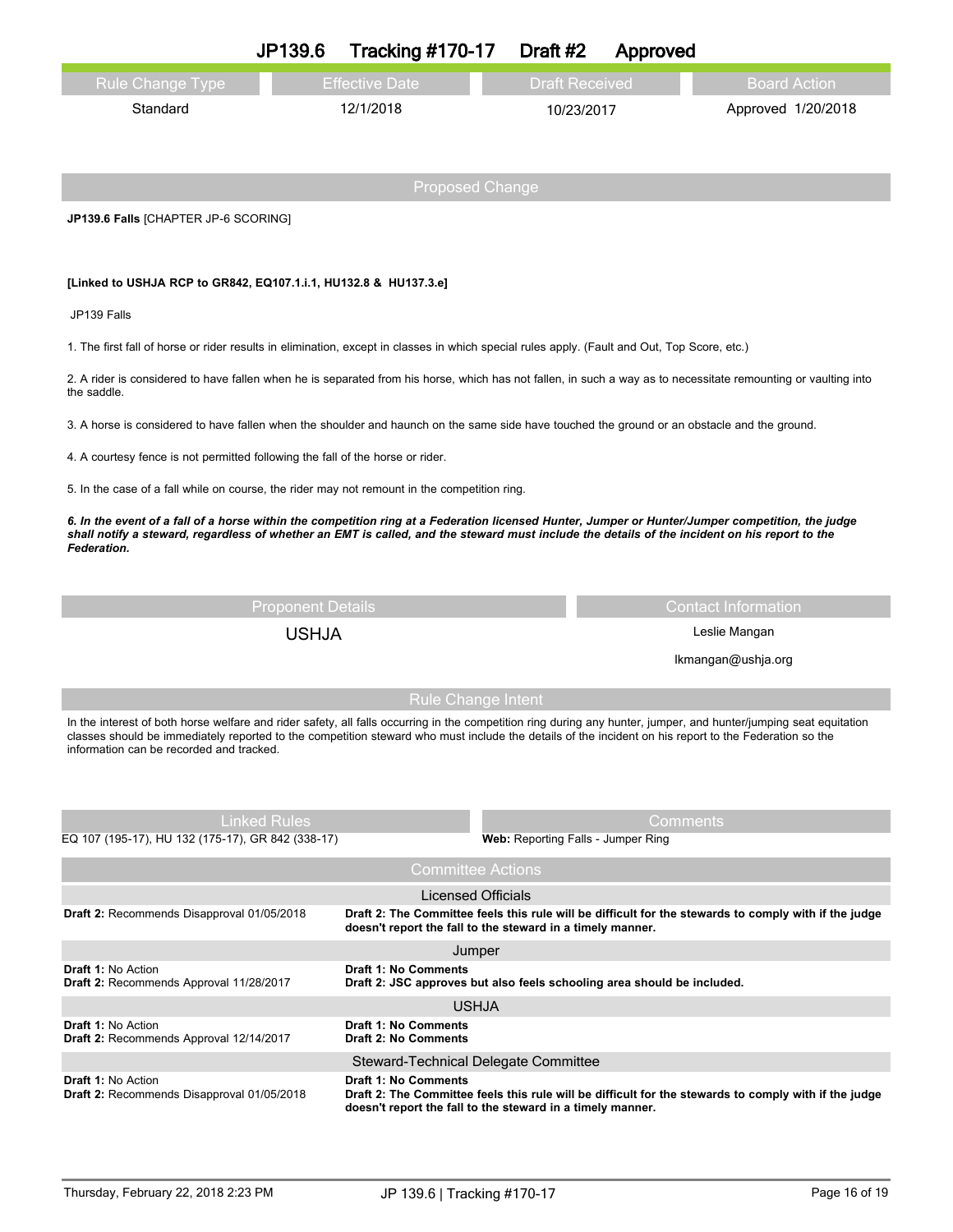|                                                                         | Council - Admin & Finance                                                                                                                                                                                                                                                                                                                      |
|-------------------------------------------------------------------------|------------------------------------------------------------------------------------------------------------------------------------------------------------------------------------------------------------------------------------------------------------------------------------------------------------------------------------------------|
| <b>Draft 1: No Action</b><br>Draft 2: Recommends Disapproval 01/08/2018 | <b>Draft 1: No Comments</b><br>Draft 2: Council felt that there needs to be better tracking between judge and steward.<br>Recommends the following language, "The steward, if notified by the judge of a fall, must include<br>the details of the incident on his report to the Federation so the information can be recorded and<br>tracked." |

Council - Intl Discipline

**Draft 1:** No Action **Draft 2:** Recommends Approval 12/21/2017 **Draft 1: No Comments Draft 2: Approved with the caveat that the Steward must not be held accountable for failure to comply on the part of the Judge.**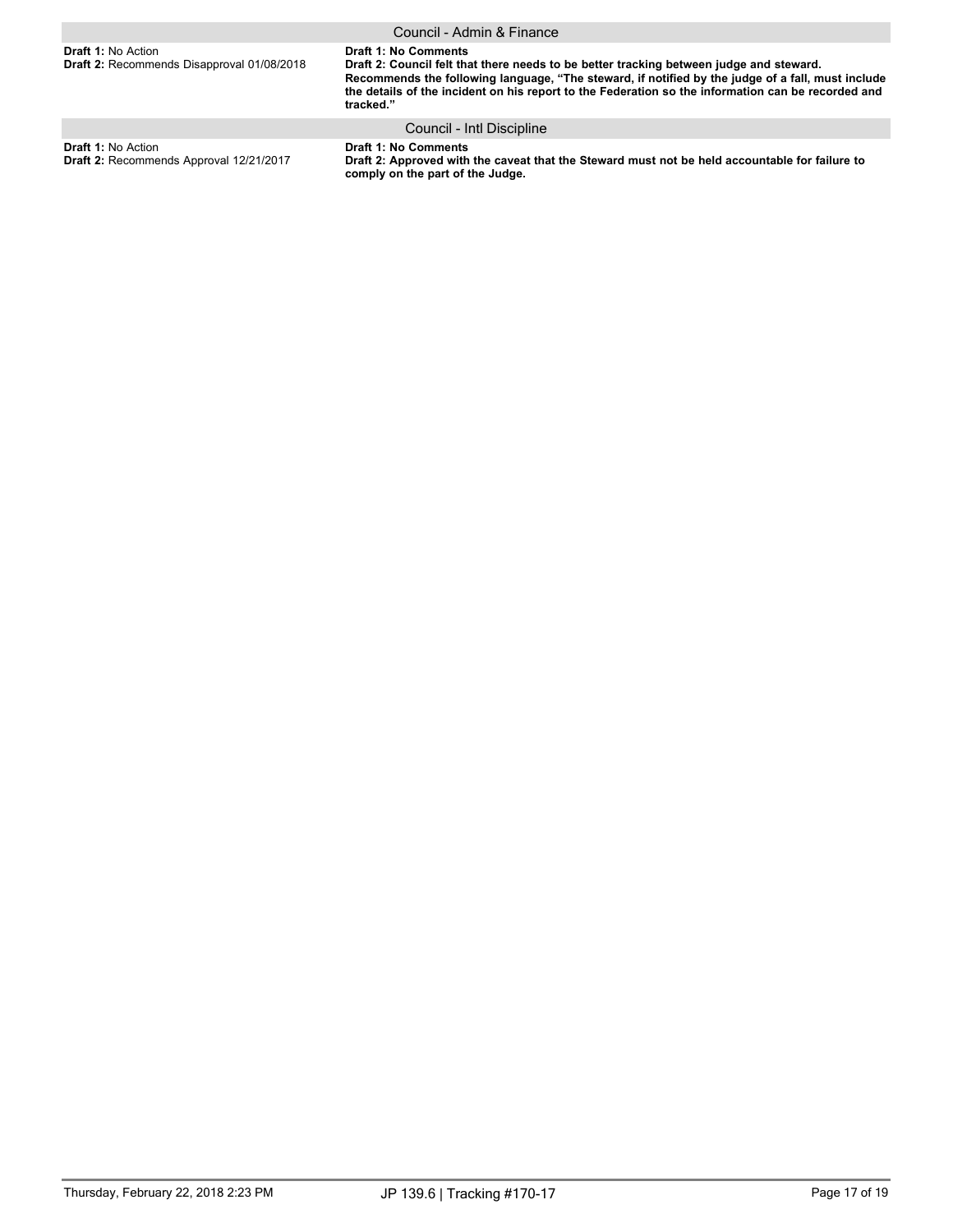|                                                                                                                                                                                                                                                                                                                                           | <b>JP150</b>             | <b>Tracking #154-17</b>                 | Draft #1              | Approved                        |                            |  |  |
|-------------------------------------------------------------------------------------------------------------------------------------------------------------------------------------------------------------------------------------------------------------------------------------------------------------------------------------------|--------------------------|-----------------------------------------|-----------------------|---------------------------------|----------------------------|--|--|
| <b>Rule Change Type</b>                                                                                                                                                                                                                                                                                                                   |                          | <b>Effective Date</b>                   | <b>Draft Received</b> |                                 | <b>Board Action</b>        |  |  |
| Standard                                                                                                                                                                                                                                                                                                                                  |                          | 12/1/2018                               |                       | Approved 1/20/2018<br>8/28/2017 |                            |  |  |
|                                                                                                                                                                                                                                                                                                                                           |                          |                                         |                       |                                 |                            |  |  |
| <b>Proposed Change</b>                                                                                                                                                                                                                                                                                                                    |                          |                                         |                       |                                 |                            |  |  |
| JP150 Classes Offering \$25,000 or more in prize money [CHAPTER SUBCHAPTER JP-7 JUMPING FAULTS AND SCORING TABLES]                                                                                                                                                                                                                        |                          |                                         |                       |                                 |                            |  |  |
|                                                                                                                                                                                                                                                                                                                                           |                          |                                         |                       |                                 |                            |  |  |
| 11. Junior, Amateur/Owner, Amateur, orYoung Rider Classes offering \$25,000 or more must be held at a minimum of the Regional Standard.                                                                                                                                                                                                   |                          |                                         |                       |                                 |                            |  |  |
|                                                                                                                                                                                                                                                                                                                                           |                          |                                         |                       |                                 |                            |  |  |
|                                                                                                                                                                                                                                                                                                                                           | <b>Proponent Details</b> |                                         |                       |                                 | <b>Contact Information</b> |  |  |
|                                                                                                                                                                                                                                                                                                                                           |                          |                                         | Jennifer Haydon       |                                 |                            |  |  |
| Jumper                                                                                                                                                                                                                                                                                                                                    |                          |                                         |                       |                                 |                            |  |  |
|                                                                                                                                                                                                                                                                                                                                           |                          |                                         |                       |                                 | jhaydon@usef.org           |  |  |
| <b>Rule Change Intent</b>                                                                                                                                                                                                                                                                                                                 |                          |                                         |                       |                                 |                            |  |  |
| Linked with JP 117.4. The regular HOTY categories for Jr/AO/A don't have as low of fence heights as these Jr/AO/A \$25,000/+ classes which are as low as<br>1.25-1.30m. The handful of Jr/AO classes offering \$25k or more per year, can still do that by requesting permission per JP 122.4, using one of the traditional<br>standards. |                          |                                         |                       |                                 |                            |  |  |
|                                                                                                                                                                                                                                                                                                                                           |                          |                                         |                       |                                 |                            |  |  |
|                                                                                                                                                                                                                                                                                                                                           | <b>Linked Rules</b>      |                                         |                       | Comments                        |                            |  |  |
| JP 122 (153-17)                                                                                                                                                                                                                                                                                                                           |                          | Web: Jr/AO/Am Fence Heights             |                       |                                 |                            |  |  |
| <b>Committee Actions</b>                                                                                                                                                                                                                                                                                                                  |                          |                                         |                       |                                 |                            |  |  |
| <b>USHJA</b>                                                                                                                                                                                                                                                                                                                              |                          |                                         |                       |                                 |                            |  |  |
| <b>Draft 1: No Comments</b><br>Draft 1: Recommends Approval 12/14/2017                                                                                                                                                                                                                                                                    |                          |                                         |                       |                                 |                            |  |  |
| $\mu$ 4. December de Annualid 19/94/9047                                                                                                                                                                                                                                                                                                  |                          | Council - Intl Discipline<br>$A \cup B$ |                       |                                 |                            |  |  |

**Draft 1:** Recommends Approval 12/21/2017 **Draft 1: No Comments**